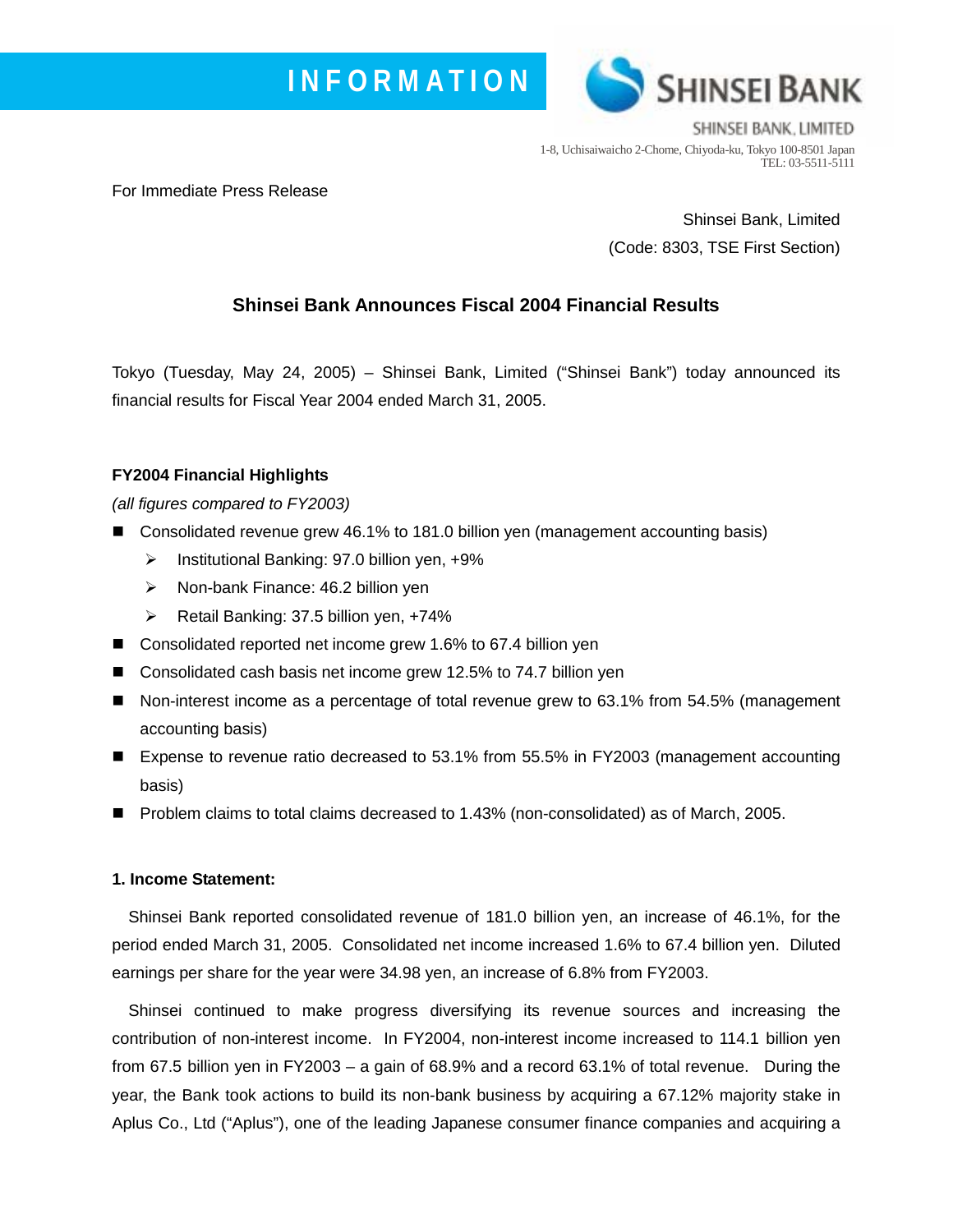96.51% position in Showa Leasing Co. Ltd ("Showa Leasing").

The acquisitions of Aplus and Showa Leasing resulted in the creation of intangible assets. As stated in the First Half Fiscal 2004 results statement, Shinsei Bank will report both reportable net income and supplemental cash net income in order to provide greater transparency and understanding of the bank's underlying performance. For Fiscal Year 2004, consolidated cash basis net income was 74.7 billion yen, an increase of 12.5% compared to FY2003.

Cash basis net income is defined as reported net income adjusted to exclude amortization of total intangibles. During the year, we recorded amortization of total intangibles from Aplus of 7.2 billion yen, net of tax benefit. As of March 31, 2005, Shinsei has a total intangibles balance of approximately 322 billion yen of which 260 billion yen is from Aplus and 61 billion yen is from Showa Leasing.

The timing of the two acquisitions determined their inclusion in the Bank's consolidated income statement. Aplus' second half results are included as the transaction took place at the end of September 2004. Showa Leasing financial results for fiscal 2004 are excluded as the transaction took place at the end of the reporting period.

In the fiscal 2004, the expense to total revenue ratio improved to 53.1% – an improvement from 55.5% in FY 2003.

On a non-consolidated basis, Shinsei Bank's total revenue grew 11.0% to 123.8 billion yen from FY2003. The increase in non-interest income more than offset the decrease in net interest income. Non-consolidated net business profit before general reserve for loan losses (*jisshitsu gyomu jun-eki*) grew 15.7% to 54.9 billion yen, and non-consolidated net income after tax grew 4.3% to 68.0 billion yen from FY2003.

Asset quality improved further as the Bank recorded non-consolidated basis credit recoveries of 16.3 billion yen for FY2004.

### **2. Business Line Revenue**

As a result of the actions taken during the year to bolster the bank's consumer and commercial finance capabilities, Shinsei Bank has three distinct, viable business lines – Institutional Banking, Non-bank Finance and Retail Banking. All three businesses had strong performance in FY2004, positioning the bank for continued growth in FY2005.

### **Institutional Banking**

The Institutional Banking business generated revenue of 97.0 billion yen – an increase of 9.0%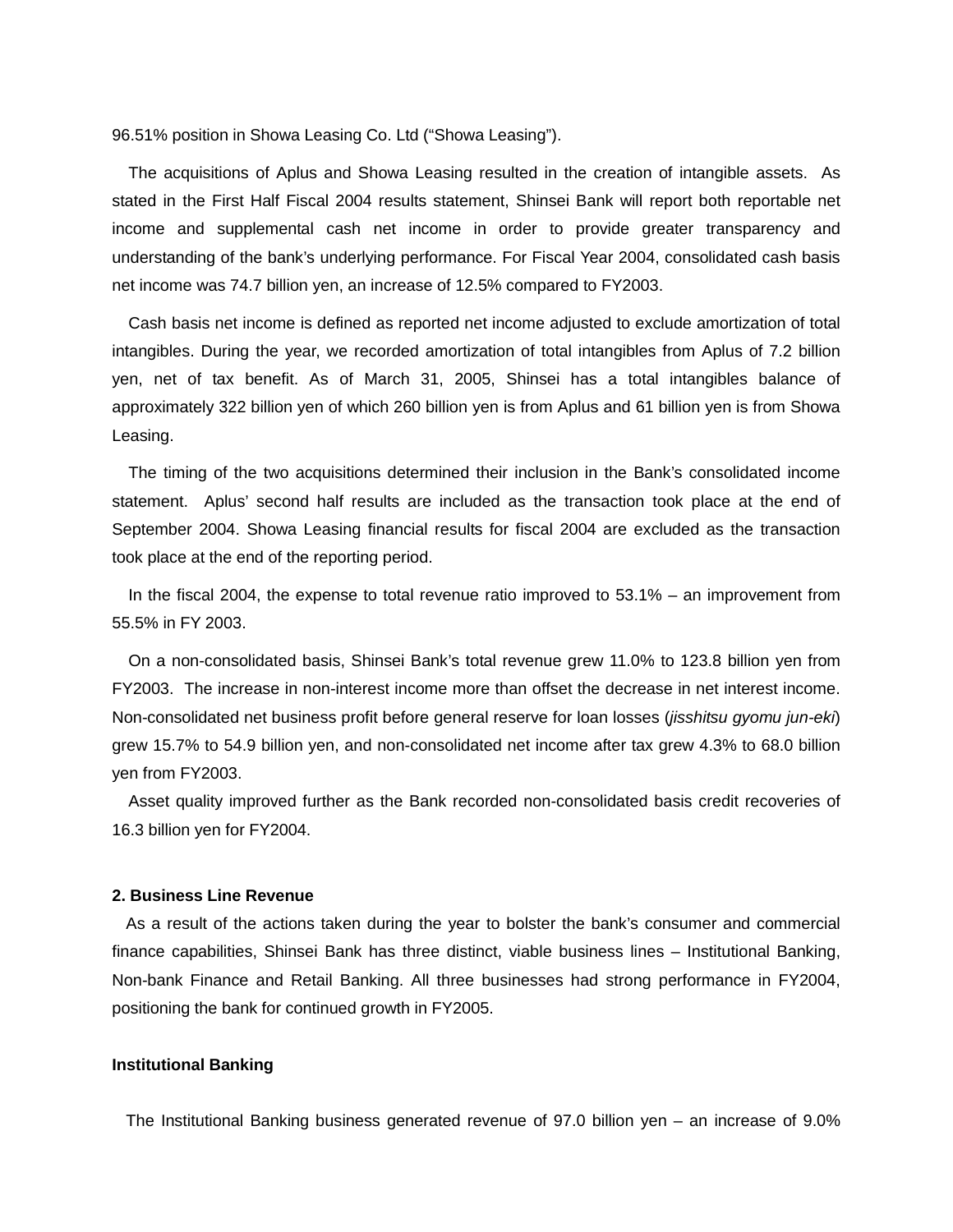from the previous year. This business now generates more than 60% of its revenues from products which did not exist four years ago. It benefited from strong performance in non-recourse loans, securitizations and credit trading activity.

### **Non-Bank Finance**

FY2004 was a pivotal year in the development of Shinsei's Non-bank Finance business marked by the acquisitions of Aplus and Showa Leasing. In FY2004, the Non-bank Finance businesses contributed 46.2 billion yen, or 25.5% of total revenues. The acquisition of Aplus in September 2004 transformed the business, contributing to the Bank's financial performance while adding new customers, experienced personnel, technical capabilities, and numerous growth opportunities.

### **Retail Banking**

The Retail Banking business continued to build on the progress made in the first half, posting significant gains in revenue, deposits and new customers. For Fiscal 2004, the business generated total revenue of 37.5 billion yen, an increase of 73.9%. The main sources of revenue are interest income from retail deposits and loans, fee income for structured deposits and asset management products and foreign exchange fees from the sale of foreign currency deposits.

Since the launch of the bank in 2000, Shinsei has added 1 million Powerflex customers and now has over 1.3 million retail accounts. New customers continue to be attracted by the convenience and value provided by Shinsei's Better Banking model. During the year Shinsei continued to innovate and improve our customer's banking experience, introducing new type of branch, BankSpot, in Tokyo and Osaka area.

#### **3. Balance Sheet:**

Shinsei's loan balance was 3.4 trillion yen at the end of March 2005, an increase of 12.6% from 3.0 trillion yen at the end of March 2004. The increase was the result of strong demand for retail housing loans, non-recourse loans, and lending to non-bank customers. The growth in the loan balance was partially offset by a reduction in lending to less creditworthy customers. The Bank's retail housing loan balance grew 71.6% in FY2004 to 289.2 billion yen as of March 2005. Supported by best-in-class technical infrastructure and risk management practices, the Bank is focusing on growing its asset portfolio in each of its three business lines.

During FY2004, Shinsei's funding mix continued to improve, with total deposits (including NCDs)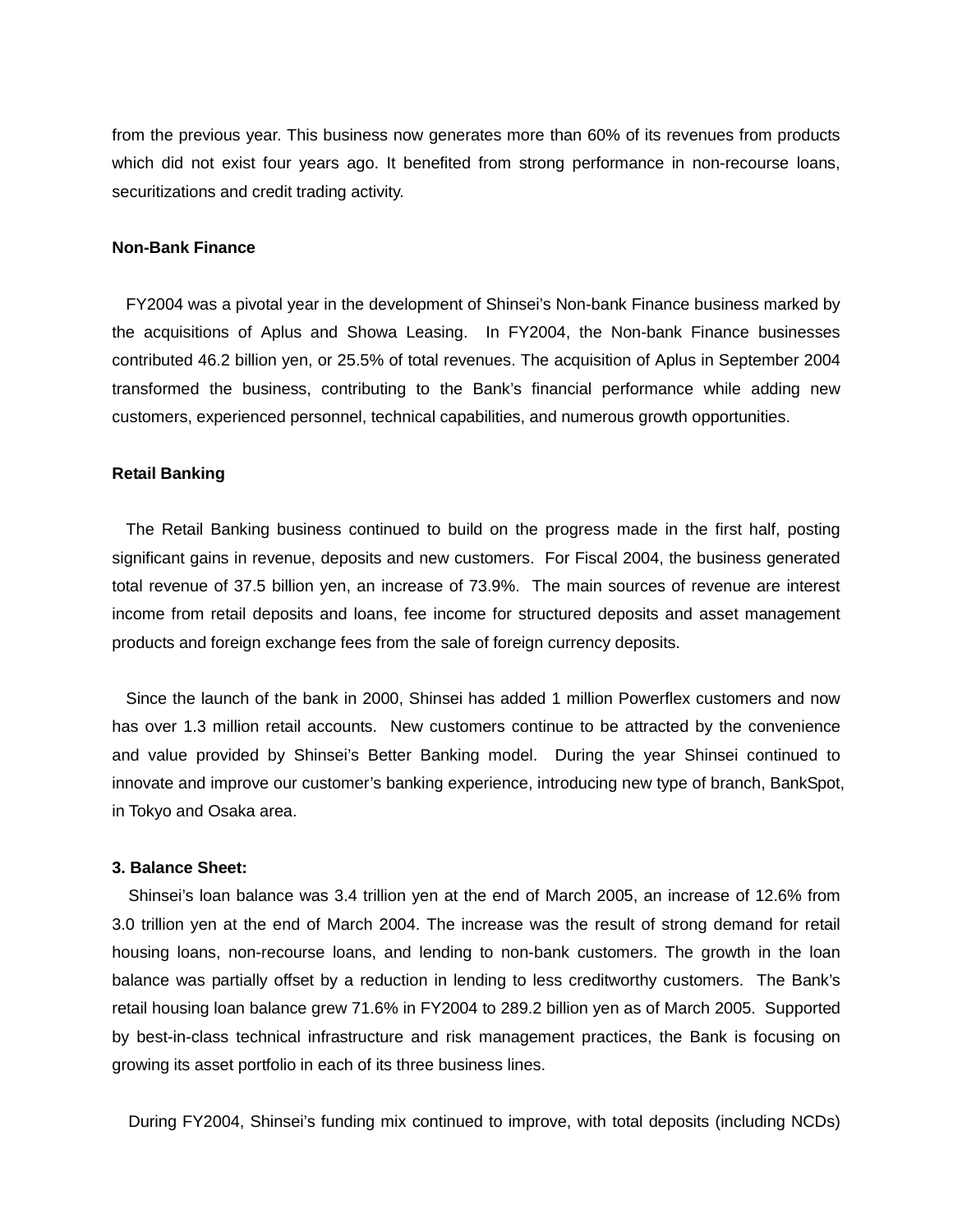increasing 26.3% to 3,452.8 billion yen while debentures and corporate bonds decreased 4.2% to 1,330.9 billion yen. Retail deposits grew strongly, increasing 44.5% to 2.3 trillion yen. Retail funding now comprises 59.8% of our total customer funding, an increase from 54.2% in FY2003.

The growth of retail deposits is consistent with the Bank's strategy to shift its major sources of funding towards deposits and away from debentures, although it retains the ability to access both markets. Although the charter conversion to an ordinary bank was completed in April 2004, Shinsei still possesses the right to issue debentures through March 2014.

### **4. Non-performing Loans (non-consolidated):**

Shinsei Bank made further progress to bring down its non-performing loan balance. As of March 31, 2005, total non-performing loans were at 51.8 billion yen – a decline of 45.5 billion yen or 46.8% for the year. Non-performing loans currently represent 1.43% of total claims outstanding.

### **5. Reserve for Credit Losses (non-consolidated):**

The total reserve for credit losses was 124.4 billion yen as of the end of March 2005, a decline of 53.4 billion yen from the end of March 2004. The Bank maintained a total reserve for credit losses to total claims ratio of 3.4%. The coverage ratio of reserves and collateral to non-performing loans was approximately 94.3% at the end of the period.

### **6. Capital Ratios:**

Shinsei Bank is committed to deploy its excess capital in value-enhancing opportunities. In September 2004, Shinsei Bank acquired a majority interest in Aplus and in March 2005, we acquired a majority interest in Showa Leasing. These transactions reduced the total capital ratio to 11.8%, down from 21.1% in March 2004, and the Tier 1 ratio decreased to 7.0%, down from 16.2% in March 2004. Shinsei Bank's capital predominantly consists of core capital. The net deferred tax asset portion remains at approximately 0.9% of total Tier 1 capital.

#### **7. Earnings Forecast:**

Shinsei Bank has provided an expected earnings level for fiscal year 2005 (ending March 31, 2006). The Bank forecasts net income of 63.0 billion yen and a projected cash net income of 93.0 billion yen for fiscal 2005. Cash net income results exclude the amortization of total intangibles.

The acquisitions of Aplus and Showa Leasing resulted in the creation of various intangible assets. Under Japanese accounting rules, these assets are amortized. The amortization period for identifiable intangibles depends on the nature of the underlying intangible assets and ranges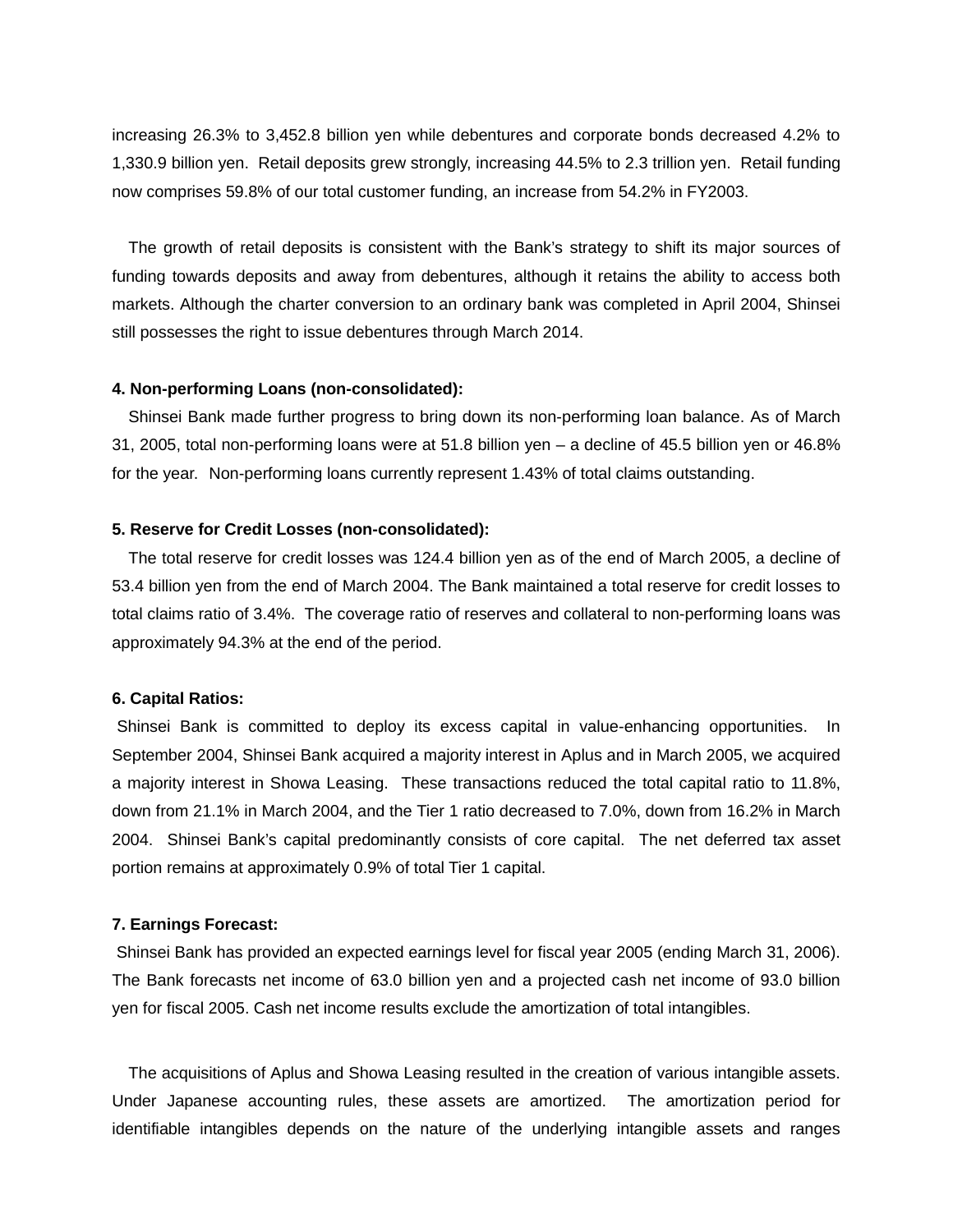between 10 and 20 years. Residual goodwill is amortized over 20 years. The amortization results in a non-cash charge against Shinsei Bank's consolidated net income. To increase transparency and understanding of the Bank's underlying performance, Shinsei reports both reportable net income and a supplemental cash net income.

For fiscal 2005, Shinsei expects to amortize approximately 30 billion yen of the identifiable intangible assets and residual goodwill.

At the press conference announcing the results, Masamoto Yashiro, the Chairman, President and CEO of Shinsei Bank, said the following:

"Our results for the fiscal year 2004 demonstrate the success of our strategy – to deliver Better Banking to our institutional, retail and non-bank finance customers. Each of our three businesses generated higher earnings with excellent momentum entering FY2005. The early investments in world-class technology, risk management systems and specialized banking talent combined with a laser focus on the needs of our customers are delivering results. The bank has performed well and is an excellent position to deliver sustainable long-term growth in the future."

#### **Conference call and webcast:**

John Mack, Chief Financial Officer, will discuss full year 2004 results in a conference call at 9:00 pm, Tokyo Time [8:00 am (New York Time), 1:00 pm (London Time)] later today.

The call can be accessed via a webcast available on the Shinsei Bank website at *http://www.shinseibank.com/english*

\*\*\*\*

*Shinsei Bank is a Japanese banking institution founded on global standards of governance and management. With over \$59 billion in assets and 29 branches throughout Japan (non-consolidated, as of March 2005), Shinsei provides a broad range of value-added financial solutions to institutional and individual customers under the banner of "Better Banking." Our PowerFlex account, free ATM network and internet banking service, and customer friendly financial centers have redefined the Japanese retail banking experience. Shinsei is committed to long-term growth and profitability by expanding its customer-focused business model.* 

*News and other information about Shinsei Bank is available at [http://www.shinseibank.com/english/index.html.](http://www.shinseibank.com/english/index.html)*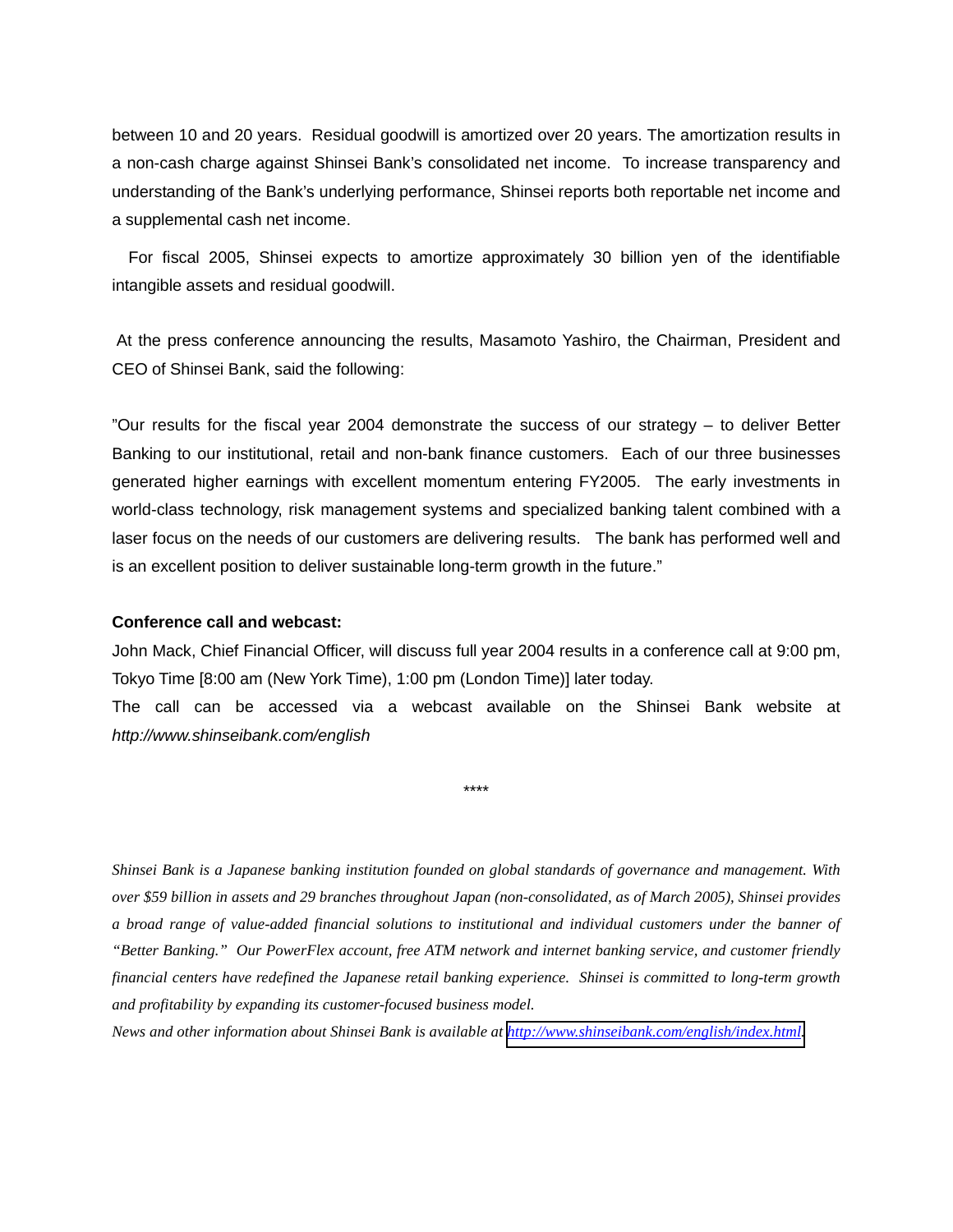# **Financial Highlights - Consolidated**

| <b>Results of operations</b>                          | for the fiscal years ended | (billions of yen) |        |            |  |
|-------------------------------------------------------|----------------------------|-------------------|--------|------------|--|
|                                                       | Mar. 2005                  | Mar. 2004         | Change |            |  |
|                                                       | a                          | b                 | a-b    | %          |  |
| Total revenue *1                                      | 181.0                      | 123.9             | 57.1   | 46.1%      |  |
| Net interest income                                   | 66.9                       | 56.3              | 10.6   | 18.8%      |  |
| General and administrative expenses *1                | 96.1                       | 68.7              | 27.4   | 39.9%      |  |
| Ordinary business profit (jisshitsu gyomu jun-eki) *1 | 84.9                       | 55.1              | 29.8   | 54.1%      |  |
| Credit recoveries                                     | 0.9                        | 15.4              | (14.5) | $(94.2)\%$ |  |
| Total intangible amortization *2                      | 11.7                       | 0.0               | 11.7   | n.m.       |  |
| Taxes and others                                      | (6.7)                      | (4.1)             | (2.5)  | 61.0%      |  |
| Net income                                            | 67.4                       | 66.4              | 1.0    | 1.5%       |  |
| Cash basis net income *3                              | 74.7                       | 66.4 *4           | 8.3    | 12.5%      |  |

\*1 Management accounting basis

\*2 Amortization of fair value adjustments for assets and liabilities related to Aplus (2.9 billion yen) is included

\*3 Exclude the amortization of total intangible assets and consolidation goodwill, net of tax benefit, recorded through Aplus acquisitions

\*4 Assuming cash basis net income is equal to net income for the fiscal year ended March 2004

| <b>Business Line Revenue</b> | as of the end of | (billions of yen) |        |            |  |
|------------------------------|------------------|-------------------|--------|------------|--|
|                              | Mar. 2005        | Mar. 2004         | Change |            |  |
|                              | a                | b                 | a-b    | %          |  |
| Institutional Banking        | 97.0             | 89.0              | 8.0    | 9.0%       |  |
| Non-Bank Finance             | 46.2             | 5.7               | 40.5   | 710.5%     |  |
| Retail Banking               | 37.5             | 21.6              | 15.9   | 73.6%      |  |
| ALM/Corporate/Other *        | 0.1              | 7.5               | (7.3)  | $(97.3)\%$ |  |
| Total revenue                | 181.0            | 123.9             | 57.1   | 46.1%      |  |

\* ALM/Corporate/Other largely includes net corporate treasury results, and certain income from proprietary investments.

| <b>Balance Sheet Data</b>                             | as of the end of | (billions of yen) |         |            |
|-------------------------------------------------------|------------------|-------------------|---------|------------|
|                                                       | Mar. 2005        | Mar. 2004         | Change  |            |
|                                                       | a                | b                 | a-b     | %          |
| Total assets                                          | 8,576.3          | 6,343.7           | 2,232.6 | 35.2%      |
| Cash and due from banks                               | 277.5            | 312.7             | (35.2)  | $(11.2)\%$ |
| Monetary assets held in trust                         | 372.2            | 242.7             | 129.5   | 53.3%      |
| Securities                                            | 1,478.2          | 1,483.2           | (5.0)   | (0.3)%     |
| Loans and bills discounted                            | 3,430.4          | 3,047.0           | 383.3   | 12.6%      |
| Intangible assets *                                   | 77.2             |                   | 77.2    | n.m.       |
| Consolidation goodwill, net                           | 244.0            |                   | 244.0   | n.m.       |
| Customers' liabilities for acceptances and guarantees | 1,058.1          | 38.3              | 1,019.8 | 2662.7%    |
| <b>Total liabilities</b>                              | 7,735.7          | 5,612.7           | 2,122.9 | 37.8%      |
| Deposits (including NCDs)                             | 3,452.8          | 2,734.4           | 718.4   | 26.3%      |
| Debentures and corporate bonds                        | 1,330.9          | 1,388.6           | (57.7)  | (4.2)%     |
| Call money                                            | 204.2            | 112.5             | 91.7    | 81.5%      |
| Minority interests in subusidiaries                   | 53.8             | 0.9               | 52.9    | 5877.8%    |
| Total shareholders' equity                            | 786.6            | 730.0             | 56.5    | 7.7%       |

\* Identified intangible assets recorded through Aplus and Showa Leasing acquisitions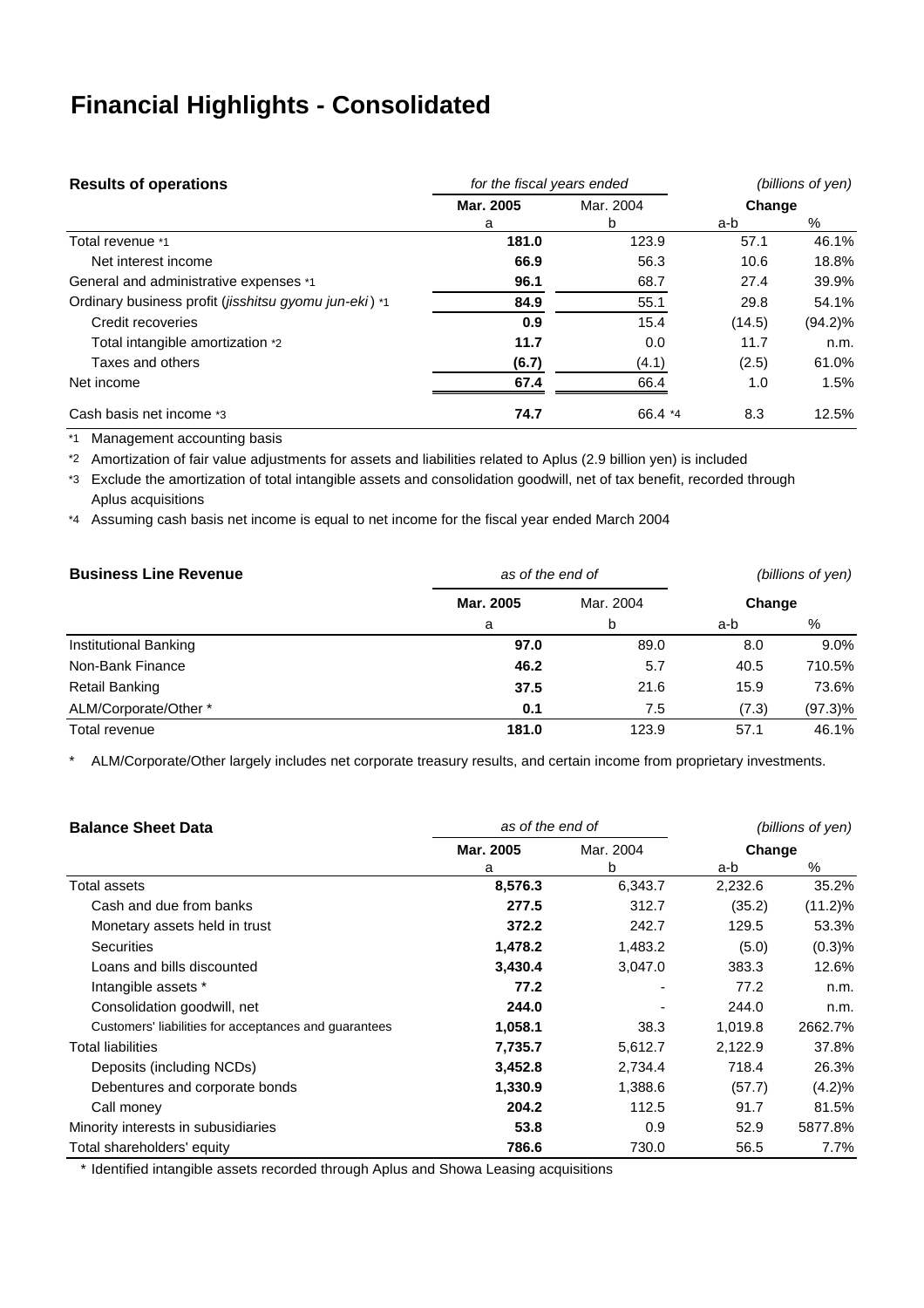### **Financial Highlights 2**

| Per share data<br>(yen)     |                  |                            |           |
|-----------------------------|------------------|----------------------------|-----------|
|                             |                  | for the fiscal years ended |           |
|                             |                  | <b>Mar. 2005</b>           | Mar. 2004 |
| Common shareholder's equity |                  | 329.65                     | 287.94    |
| Basic net income            |                  | 46.78                      | 46.03     |
| Diluted net income          | (Reported basis) | 34.98                      | 32.75     |
|                             | (Cash basis)     | 38.77                      | 32.75     |

| <b>Capital Adequacy Ratio</b> | as of the end of | (billions of yen) |         |         |  |
|-------------------------------|------------------|-------------------|---------|---------|--|
|                               | Mar. 2005        | Mar. 2004         | change  |         |  |
|                               | а                | b                 | a-b     | %       |  |
| Capital Adequacy Ratio        | 11.77%           | 21.13%            | (9.4)   | n.m.    |  |
| Tier I Ratio                  | 7.00%            | 16.15%            | (9.2)   | n.m.    |  |
| <b>Tier I Capital</b>         | 463.0            | 720.3             | (257.3) | (35.7)% |  |
| <b>Tier II Capital</b>        | 338.6            | 226.8             | 111.8   | 49.3%   |  |
| <b>Risk Assets</b>            | 6,612.8          | 4,458.7           | 2.154.1 | 48.3%   |  |

| <b>References</b>          | as of the end of |           |
|----------------------------|------------------|-----------|
|                            | Mar. 2005        | Mar. 2004 |
| Exchange Rate $(\sqrt{s})$ | 107.39           | 105.70    |
| Nikkei Average             | 11,565.88        | 11.715.39 |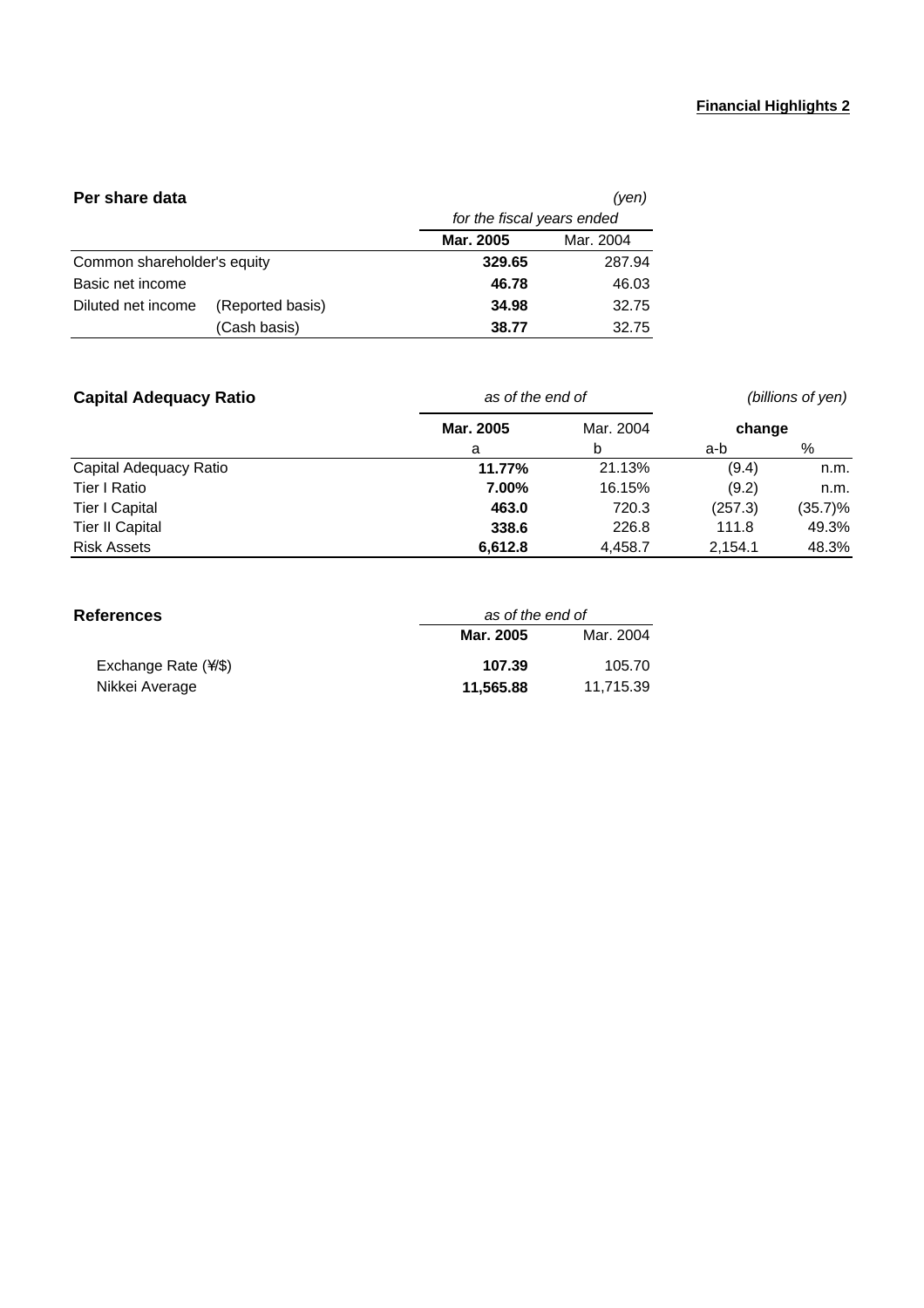# **Financial Data - Consolidated**

## **1. Risk Monitored Loans** *(billions of yen)*

|            |             | .\;o;\ .\;\o;;;;\o; ou evu;;o                             |                  |            |  |
|------------|-------------|-----------------------------------------------------------|------------------|------------|--|
| Mar.31, 05 |             |                                                           | Sep.30, 04       | Mar.31, 04 |  |
|            | Change from | Change from                                               |                  |            |  |
|            | Sep.30, 04  | Mar.31, 04                                                |                  |            |  |
| 2.6        | (5.1)       | (5.3)                                                     | 7.8              | 7.9        |  |
| 48.1       | (13.1)      | (21.3)                                                    | 61.3             | 69.5       |  |
| 5.5        | 0.7         | (2.6)                                                     | 4.8              | 8.2        |  |
| 23.6       | 0.7         | 14.3                                                      | 22.9             | 9.2        |  |
| 80.0       | (16.9)      | (14.9)                                                    | 96.9             | 94.9       |  |
|            |             |                                                           |                  |            |  |
|            | 355.7       | 383.3                                                     | 3,074.6          | 3,047.0    |  |
|            |             |                                                           |                  |            |  |
|            |             | (0.2)%                                                    | 0.3%             | 0.3%       |  |
|            |             | (0.9)%                                                    | 2.0%             | 2.3%       |  |
| 0.2%       | 0.0%        | (0.1)%                                                    | 0.2%             | 0.3%       |  |
|            |             | 0.4%                                                      | 0.7%             | 0.3%       |  |
|            |             | (0.8)%                                                    | 3.2%             | 3.1%       |  |
|            |             | 3,430.4<br>0.1%<br>1.4%<br>0.7%<br>0.0%<br>2.3%<br>(0.9)% | (0.2)%<br>(0.6)% |            |  |

## **2. Reserve for Credit Losses**

|                           |            |                           |                           |            | (billions of yen) |
|---------------------------|------------|---------------------------|---------------------------|------------|-------------------|
|                           | Mar.31, 05 |                           |                           | Sep.30, 04 | Mar.31, 04        |
|                           |            | Change from<br>Sep.30, 04 | Change from<br>Mar.31, 04 |            |                   |
| Reserve for credit losses | 149.7      | (7.7)                     | (28.1)                    | 157.5      | 177.9             |
| General                   | 43.2       | (6.7)                     | (17.7)                    | 50.0       | 61.0              |
| Specific                  | 106.5      | (1.0)                     | (10.3)                    | 107.5      | 116.8             |
| Restructuring countries   | $0.0\,$    | (0.0)                     | $0.0\,$                   | 0.0        | 0.0               |

# **2. Reserve Ratio to Risk Monitored Loans**

|                           | Mar.31, 05 |            |                                         | Sep.30, 04 | Mar.31, 04 |
|---------------------------|------------|------------|-----------------------------------------|------------|------------|
|                           |            | Sep.30, 04 | Change from   Change from<br>Mar.31, 04 |            |            |
|                           |            |            |                                         |            |            |
| % on risk monitored loans | 187.2%     | 24.6%      | $(0.2)$ %                               | 162.6%     | 187.4%     |

## **3. Subsidiaries and Affiliates**

|                                                  | Mar.31, 05 | Mar.31, 04 |
|--------------------------------------------------|------------|------------|
| Consolidated subsidiaries                        | 76         | 5          |
| Affiliates accounted for using the equity method | 9          |            |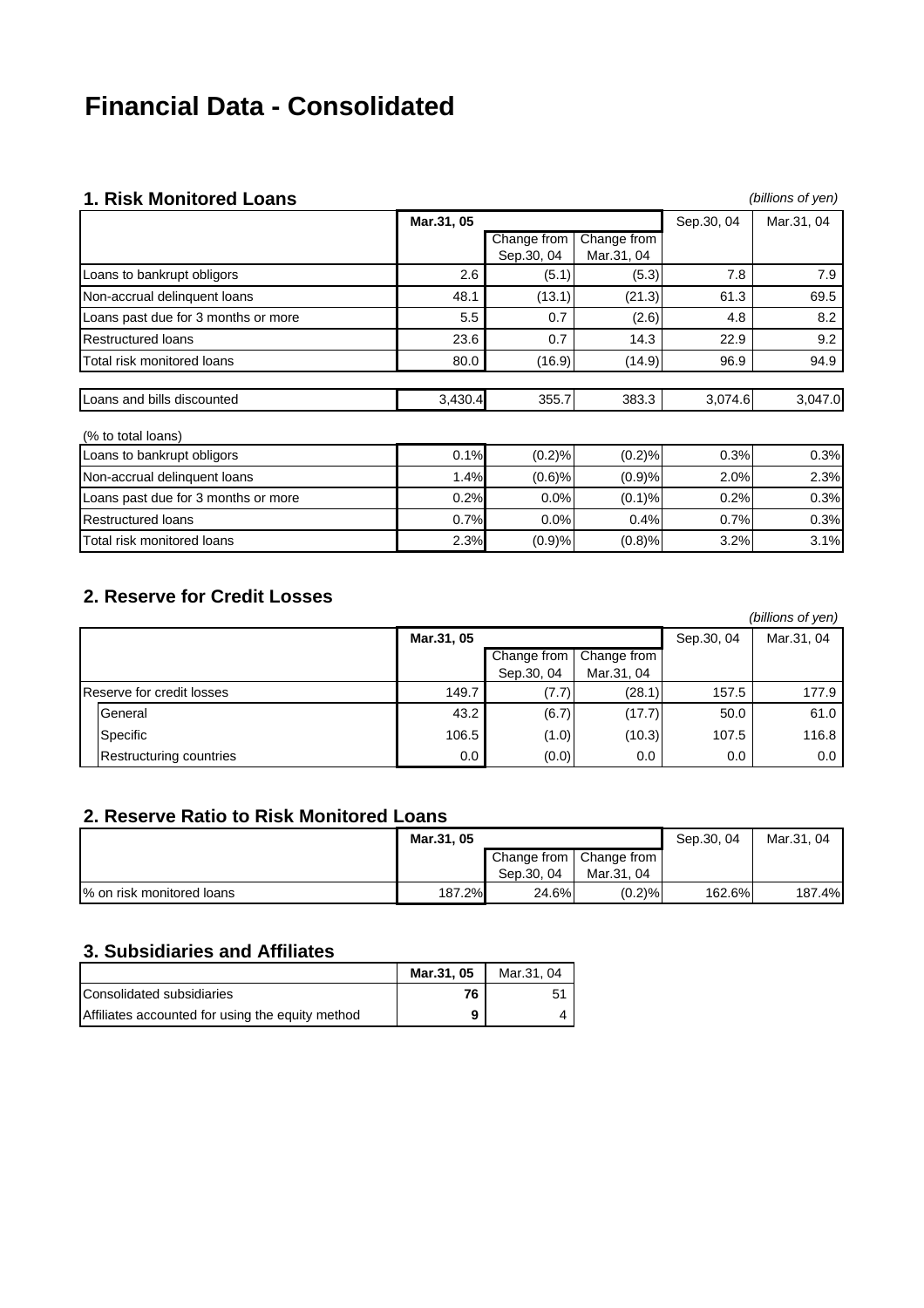# **Consolidated Statements of Income**

| (millions of yen)                                       |               |         |           |                   |
|---------------------------------------------------------|---------------|---------|-----------|-------------------|
|                                                         | <b>FY2004</b> | FY2003  | Change    |                   |
|                                                         | a             | b       | a-b       | %                 |
| <b>Operating income</b>                                 | 248,641       | 172,359 | 76,282    | 44.3%             |
| Interest income                                         | 101,396       | 89,192  | 12,204    | 13.7%             |
| Interest on loans and bills                             | 77,353        | 64,312  | 13,041    | 20.3%             |
| Interest and dividends on securities                    | 15,862        | 15,917  | (55)      | (0.3)%            |
| Fees and commissions (income)                           | 57,690        | 26,193  | 31,497    | 120.2%            |
| Trading revenue                                         | 23,992        | 3,080   | 20,912    | 679.0%            |
| Other business income                                   | 38,231        | 23,743  | 14,488    | 61.0%             |
| Other operating income                                  | 27,330        | 30,149  | (2,819)   | (9.4)%            |
| <b>Operating expenses</b>                               | 194,186       | 124,967 | 69,219    | 55.4%             |
| Interest expenses                                       | 34,497        | 32,009  | 2,488     | 7.8%              |
| Interest on deposits, including negotiable certificates |               |         |           |                   |
| of deposit                                              | 13,671        | 12,185  | 1,486     | 12.2%             |
| Interest and discounts on debentures                    | 6,184         | 8,376   | (2, 192)  | $(26.2)\%$        |
| Fees and commissions (expense)                          | 15,308        | 7,249   | 8,059     | 111.2%            |
| Trading expenses                                        |               | 365     | (365)     | $(100.0)\%$       |
| Other business expenses                                 | 15,475        | 2,482   | 12,993    | 523.5%            |
| General and administrative expenses                     | 97,317        | 70,178  | 27,139    | 38.7%             |
| Other operating expenses                                | 31,588        | 12,683  | 18,905    | 149.1%            |
| Amotization of consolidation goodwill                   | 4,918         |         | 4,918     | 100.0%            |
| Amotization of identified intangible assets             | 3,919         |         | 3,919     | 100.0%            |
| Net operating income                                    | 54,454        | 47,391  | 7,063     | 14.9%             |
| Extraordinary income                                    | 11,845        | 23,320  | (11, 475) | $(49.2)\%$        |
| <b>Extraordinary expenses</b>                           | 702           | 1,804   | (1, 102)  | $(61.1)\%$        |
| Income before income taxes and minority interests       | 65,597        | 68,907  | (3,310)   | (4.8)%            |
| Income taxes (current)                                  | 1,438         | 1,463   | (25)      | (1.7)%            |
| Income taxes (deferred)                                 | (3, 444)      | 1,111   | (4, 555)  | $(410.0)\%$       |
| Minority interests in net income (loss) of subsidiaries | 168           | (71)    | 239       | $(336.6)\%$       |
| Net income                                              | 67,435        | 66,404  | 1,031     | 1.6%              |
|                                                         |               |         |           | (billions of yen) |
| (Ref.) Net business profit (jisshitsu gyomu jun-eki) *  | 84.9          | 55.1    | 29.8      | 54.1%             |
| US\$ / yen                                              | @107.39       | @105.70 |           |                   |

\* Management accounting basis, including income from investment in monetary assets held in trust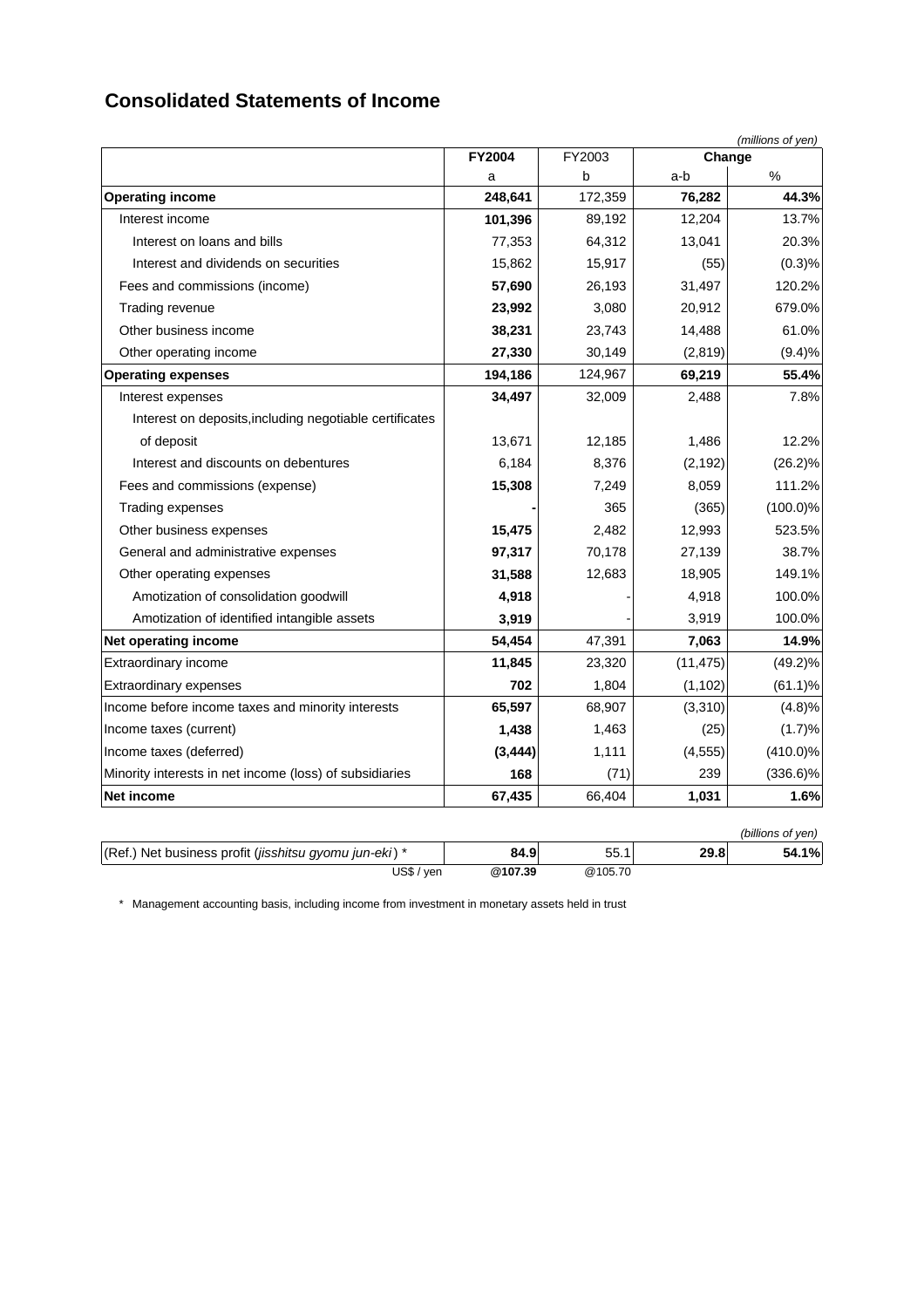# **Consolidated Balance Sheets**

**-- Assets**

|                                                            |                       |               |            | (millions of yen) |
|------------------------------------------------------------|-----------------------|---------------|------------|-------------------|
|                                                            | Mar. 31, 2005         | Mar. 31, 2004 | Change     |                   |
|                                                            | a                     | b             | a-b        | $\%$              |
| < <assets>&gt;</assets>                                    |                       |               |            |                   |
| Cash and due from banks                                    | 277,593               | 312,709       | (35, 116)  | $(11.2)\%$        |
| Call Ioans                                                 | 70,000                |               | 70,000     | 100.0%            |
| Collateral related to securities borrowing transactions    | 3,744                 | 18,121        | (14, 377)  | $(79.3)\%$        |
| Other monetary claims purchased                            | 320,379               | 246,987       | 73,392     | 29.7%             |
| <b>Trading assets</b>                                      | 168,501               | 635,096       | (466, 595) | $(73.5)\%$        |
| Monetary assets held in trust                              | 372,224               | 242,750       | 129,474    | 53.3%             |
| <b>Securities</b>                                          | 1,478,219             | 1,483,234     | (5,015)    | (0.3)%            |
| Loans and bills discounted                                 | 3,430,421             | 3,047,042     | 383,379    | 12.6%             |
| Foreign exchanges                                          | 8,550                 | 9,490         | (940)      | (9.9)%            |
| Other assets                                               | 850,440               | 375,075       | 475,365    | 126.7%            |
| Premises and equipment                                     | 418,938               | 89,703        | 329,235    | 367.0%            |
| Deferred discounts on and issuance expenses for debentures | 284                   | 179           | 105        | 58.7%             |
| Deferred tax assets                                        | 24,623                | 22,941        | 1,682      | 7.3%              |
| Consolidation goodwill, net                                | 244,042               |               | 244,042    | 100.0%            |
| Customers' liabilities for acceptances and guarantees      | 1,058,161             | 38,339        | 1,019,822  | 2660.0%           |
| Reserve for credit losses                                  | (149, 799)            | (177, 916)    | 28,117     | $(15.8)\%$        |
| <b>Total assets</b>                                        | 8,576,328             | 6,343,755     | 2,232,573  | 35.2%             |
|                                                            | US\$ / yen<br>@107.39 | @105.70       |            |                   |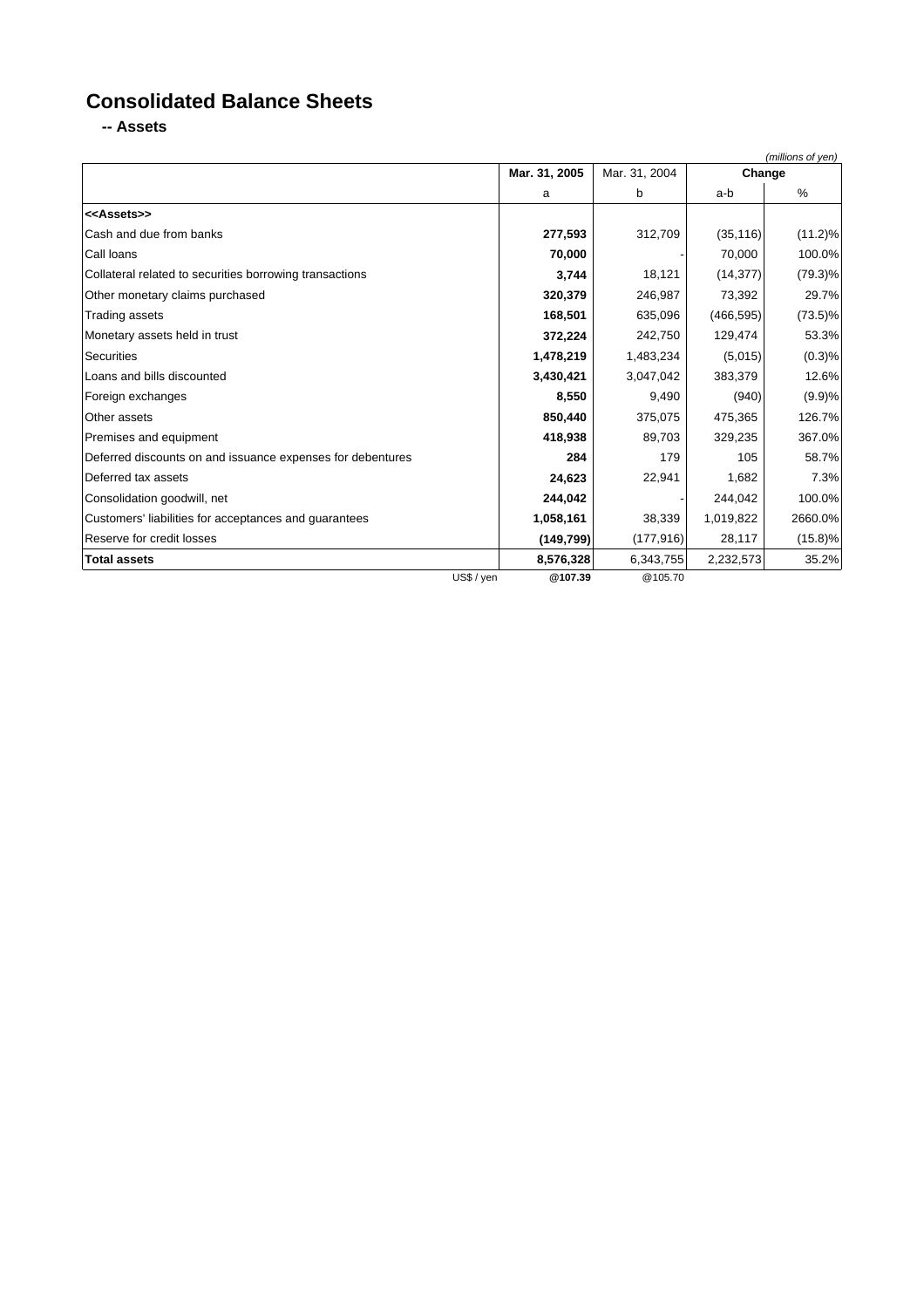# **Consolidated Balance Sheets**

**-- Liabilities, minority interests in subsidiaries and shareholders' equity**

|                                                                    | (millions of yen) |               |            |             |
|--------------------------------------------------------------------|-------------------|---------------|------------|-------------|
|                                                                    | Mar. 31, 2005     | Mar. 31, 2004 | Change     |             |
|                                                                    | a                 | b             | a-b        | $\%$        |
| < <liabilities>&gt;</liabilities>                                  |                   |               |            |             |
| Deposits                                                           | 3,080,206         | 2,263,421     | 816,785    | 36.1%       |
| Negotiable certificates of deposit                                 | 372,607           | 471,068       | (98, 461)  | (20.9)%     |
| <b>Debentures</b>                                                  | 1,242,632         | 1,388,696     | (146,064)  | $(10.5)\%$  |
| Call money                                                         | 204,295           | 112,559       | 91,736     | 81.5%       |
| Payables under repurchase agreements                               |                   | 445,634       | (445, 634) | $(100.0)\%$ |
| Collateral related to securities lending transactions              |                   | 29,275        | (29, 275)  | $(100.0)\%$ |
| Commercial paper                                                   | 13,300            |               | 13,300     | 100.0%      |
| <b>Trading liabilities</b>                                         | 69,101            | 92,231        | (23, 130)  | $(25.1)\%$  |
| Borrowed money                                                     | 1,160,265         | 334,416       | 825,849    | 247.0%      |
| Foreign exchanges                                                  | 20                | 4             | 16         | 400.0%      |
| Corporate bonds                                                    | 88,344            |               | 88,344     | 100.0%      |
| Other liabilities                                                  | 412,763           | 424,899       | (12, 136)  | (2.9)%      |
| Accrued employees bonuses                                          | 10,276            | 8,722         | 1,554      | 17.8%       |
| Reserve for retirement benefits                                    | 3,376             | 629           | 2,747      | 436.7%      |
| Reserve for loss on disposition of premises and equipment          | 153               |               | 153        | 100.0%      |
| Reserve for loss on sale of bonds                                  |                   | 1,918         | (1,918)    | $(100.0)\%$ |
| Reserve under special law                                          | 2                 | 0             | 2          | 175.6%      |
| Deferred tax liabilities                                           | 20,262            | 42            | 20,220     | 48142.9%    |
| Consolidation negative goodwill                                    |                   | 915           | (915)      | $(100.0)\%$ |
| Acceptances and guarantees                                         | 1,058,161         | 38,339        | 1,019,822  | 2660.0%     |
| <b>Total liabilities</b>                                           | 7,735,769         | 5,612,776     | 2,122,993  | 37.8%       |
| Minority interests in subsidiaries                                 | 53,891            | 977           | 52,914     | 5416.0%     |
| < <shareholders' equity="">&gt;</shareholders'>                    |                   |               |            |             |
| Capital stock                                                      | 451,296           | 451,296       |            |             |
| Capital surplus                                                    | 18,558            | 18,558        |            |             |
| Retained earnings                                                  | 311,039           | 250,737       | 60,302     | 24.0%       |
| Net unrealized gain on securities available-for-sale, net of taxes | 3,043             | 7,154         | (4, 111)   | $(57.5)\%$  |
| Foreign currency transaction adjustments                           | 2,738             | 2,255         | 483        | 21.4%       |
| Treasury stock, at cost                                            | (9)               | (1)           | (8)        | 800.0%      |
|                                                                    |                   |               |            |             |
| <b>Total shareholders' equity</b>                                  | 786,667           | 730,000       | 56,667     | 7.8%        |
| Total liabilities, minority interests in subsidiaries              | 8,576,328         | 6,343,755     | 2,232,573  | 35.2%       |
| and shareholders' equity                                           |                   |               |            |             |

US\$ / yen **@107.39** @105.70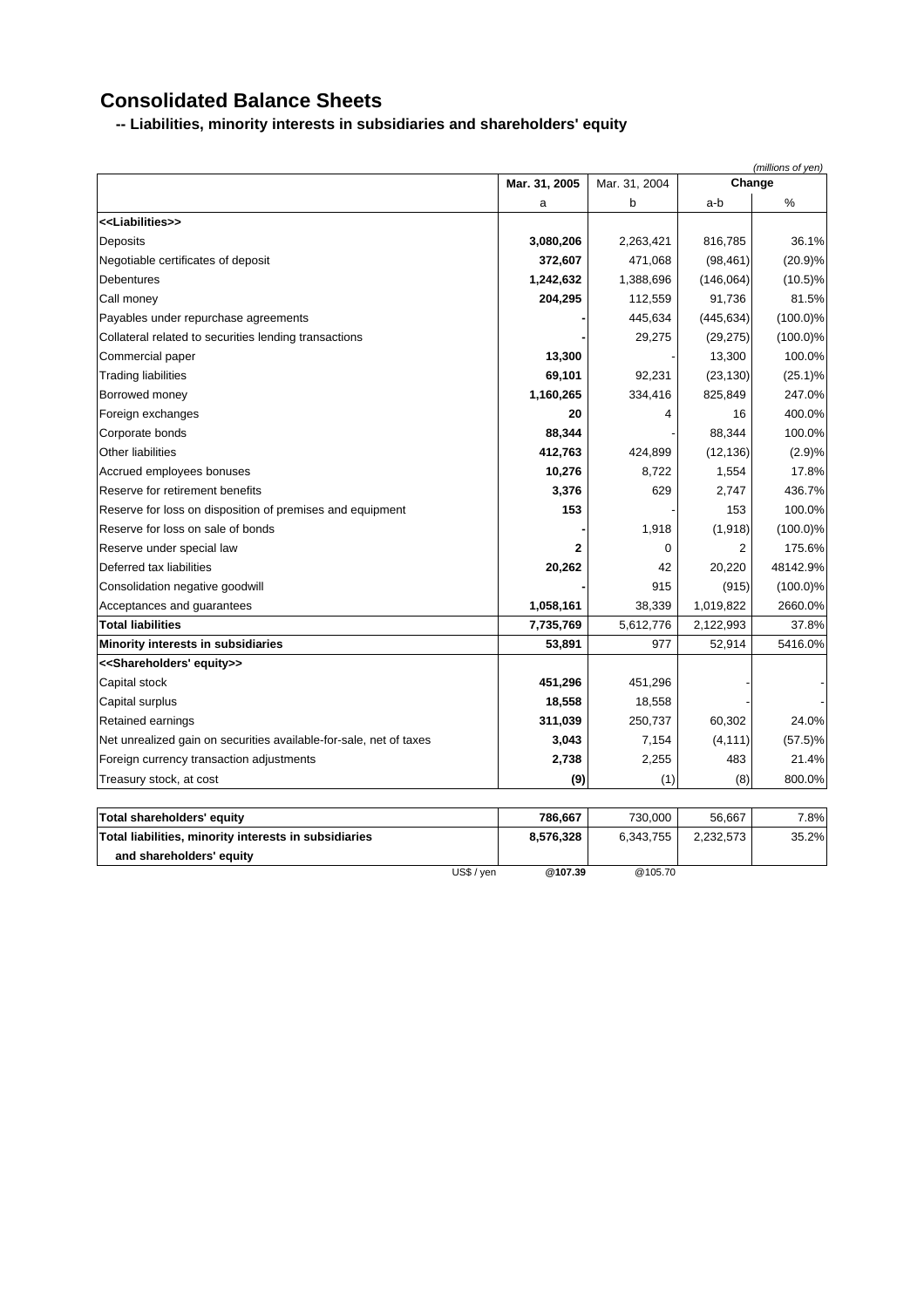### **Consolidated Statements of Cash Flows**

|                                                                                                              |                     |                  | (Millions of yen)   |
|--------------------------------------------------------------------------------------------------------------|---------------------|------------------|---------------------|
|                                                                                                              | Mar. 31, 2005       | Mar. 31, 2004    | Change              |
|                                                                                                              |                     |                  |                     |
|                                                                                                              |                     |                  |                     |
| I. Cash flows from operating activities:                                                                     |                     |                  |                     |
| Income before income taxes and minority interests<br>Depreciation                                            | ¥65,597             | ¥68,907          | $(*3,310)$<br>353   |
| Amortization of consolidation goodwill                                                                       | 3,706<br>4,918      | 3,353<br>5       | 4,913               |
| Amortization of identified intangible assets                                                                 | 3,919               |                  | 3,919               |
| Equity in gains of affiliates                                                                                | (1,762)             | (506)            | (1,256)             |
| Net change in reserve for credit losses                                                                      | (28,083)            | (40, 105)        | 12,022              |
| Net change in reserve for bonuses payable                                                                    | 319                 | (468)            | 787                 |
| Net change in reserve for retirement benefits                                                                | 576                 | (5,310)          | 5,886               |
| Net change in reserve for loss on disposition of premises and equipment                                      | 153                 | (450)            | 603                 |
| Net change in provision of reserve for loss on sale of bonds                                                 | (1,918)             | 670              | (2,588)             |
| Net change in reserve under special law                                                                      | 1                   |                  | 1                   |
| Interest income                                                                                              | (101, 396)          | (89, 192)        | (12, 204)           |
| Interest expenses                                                                                            | 34,497              | 32,009           | 2,488               |
| Gain on securities sold                                                                                      | (11,752)            | (18, 478)        | 6,726               |
| Gain on monetary asstes held in trust                                                                        | (2, 431)            | (2, 196)         | (235)               |
| Net exchange losses                                                                                          | (4, 850)            | 24,452           | (29, 302)           |
| Net change on sale of premises and equipment                                                                 | 517                 | 583              | (66)                |
| Net change in trading assets                                                                                 | 466,594             | (273, 920)       | 740,514             |
| Net change in trading liabilities                                                                            | (23, 130)           | (25, 265)        | 2,135               |
| Net change in loans and bills discounted                                                                     | (506,571)           | 451,744          | (958, 315)          |
| Net change in deposits                                                                                       | 816,785             | 24,029           | 792,756             |
| Net change in negotiable certificates of deposit                                                             | (98, 461)           | 141,034          | (239, 495)          |
| Net change in debentures (other than subordinated debentures)                                                | (115, 388)          | (521, 475)       | 406,087             |
| Net change in borrowed money (other than subordinated debt)                                                  | 37,030              | 35,528           | 1,502               |
| Net change in corporate bonds (other than subordinated bonds)                                                | 9,357               |                  | 9,357               |
| Net change in due rom banks (other than deposit with the bank of japan)                                      | 136,664             | (53, 846)        | 190,510             |
| Net change in call loans, commercial paper                                                                   | (70,000)            | 536              | (70, 536)           |
| Net cahnge in other monetary claims purchased                                                                | (72, 774)           | (26, 492)        | (46, 282)           |
| Net change in collateral related to securities borrowing transactions                                        | 14,377              | (16, 155)        | 30,532              |
| Net change in payables under repurchase agreements                                                           | (445, 634)          | 280,675          | (726, 309)          |
| Net change in call money                                                                                     | 91,735              | 112,559          | (20, 824)           |
| Net change in commercial paper                                                                               | (3,786)             |                  | (3,786)             |
| Net change in collateral related to securities lending transactions                                          | (29, 275)           | (368,069)        | 338,794             |
| Net cahnge in foreign exchange assets                                                                        | 939                 | 783              | 156                 |
| Net change in foreign exchange liabilities<br>Net decrease in net trust account                              | 16<br>24,422        | (8)              | 24<br>17,417        |
| Interest received                                                                                            | 122,569             | 7,005<br>100,640 | 21,929              |
| Interest paid                                                                                                | (33, 534)           | (35, 599)        | 2,065               |
| Net change in trading securities                                                                             | 24,381              | (11, 848)        | 36,229              |
| Net change in monetary assets held in trust                                                                  | 12,454              | (66, 907)        | 79,361              |
|                                                                                                              |                     |                  |                     |
| Others,net                                                                                                   | (106, 336)          | (70, 381)        | (35, 955)           |
|                                                                                                              |                     |                  |                     |
| Subtotal                                                                                                     | 214.446             | (342, 159)       | 556,605             |
| Income taxes paid                                                                                            | (1, 397)            | (1, 272)         | (125)               |
| Net cash provided by (used in) operating activities                                                          | 213,048             | (343, 431)       | 556,479             |
| II. Cash flows from investing activities:                                                                    |                     |                  |                     |
| Purchases of securities                                                                                      | (4,378,272)         | (2,409,543)      | (1,968,729)         |
| Proceeds from sale of securities                                                                             | 634,712             | 701,198          | (66, 486)           |
| Proceeds from redemption of securities                                                                       | 3,589,334           | 2,135,689        | 1,453,645           |
| Investment in monetary assets held in trust                                                                  | (92, 867)           | (7, 484)         | (85, 383)           |
| Proceeds from disposition of monetary assets held in trust                                                   | 17,475              | 3,883            | 13,592              |
| Purchases of premises and equipment                                                                          | (7, 301)            | (5,766)          | (1,535)             |
| Proceeds from sale of premises and equipment                                                                 | 595                 |                  | 595                 |
| Acquisiton of new subsidiaries and affiliates<br>Proceeds from acqusition of new subsidiaries ans affiliates | (75, 875)<br>10,020 | (22)             | (75, 853)<br>10,020 |
| Additional investment for subsidiaries and affiliates                                                        |                     | (5,799)          | 5,799               |
| Proceeds from sales of subsidiaries                                                                          |                     | 22               | (22)                |
| Others,net                                                                                                   | 1,380               |                  | 1,380               |
|                                                                                                              |                     |                  |                     |
| Net cash (used in) provided by investing activities                                                          | (300, 798)          | 412,178          | (712, 976)          |
| III. Cash flows from financing activities:                                                                   |                     |                  |                     |
| Repayment of subordinated debt                                                                               |                     | (38,000)         | 38,000              |
| Proceeds from subordinated bonds                                                                             | 50,000              |                  | 50,000              |
| Payment for redemption of subordinated bonds                                                                 | (2,570)             |                  | (2,570)             |
| Payment for redemption of subordinated debentures                                                            |                     | (2,226)          | 2,226               |
| Proceeds from minority interests in subsidiaries                                                             | 52,500              |                  | 52,500              |
| Dividends paid                                                                                               | (7, 133)            | (10, 333)        | 3,200               |
| Purchase of tresuary stock                                                                                   | (3)                 | (1)              | (2)                 |
| Net cash provided by (used in) financing activities                                                          | 92,793              | (50, 560)        | 143,353             |
|                                                                                                              | 3                   |                  |                     |
| .Effect of exchage rate changes on cash and cash equivalents                                                 |                     |                  | 3                   |
| . Net change in cash and cash equivalents                                                                    | 5,047               | 18,186           | (13, 139)           |
| . Cash and cash equivalents at beginning of year                                                             | 157,178             | 138,991          | 18,187              |
| . Cash and cash equivalents at end of year                                                                   | ¥162,226            | ¥157,178         | ¥5,048              |
|                                                                                                              |                     |                  |                     |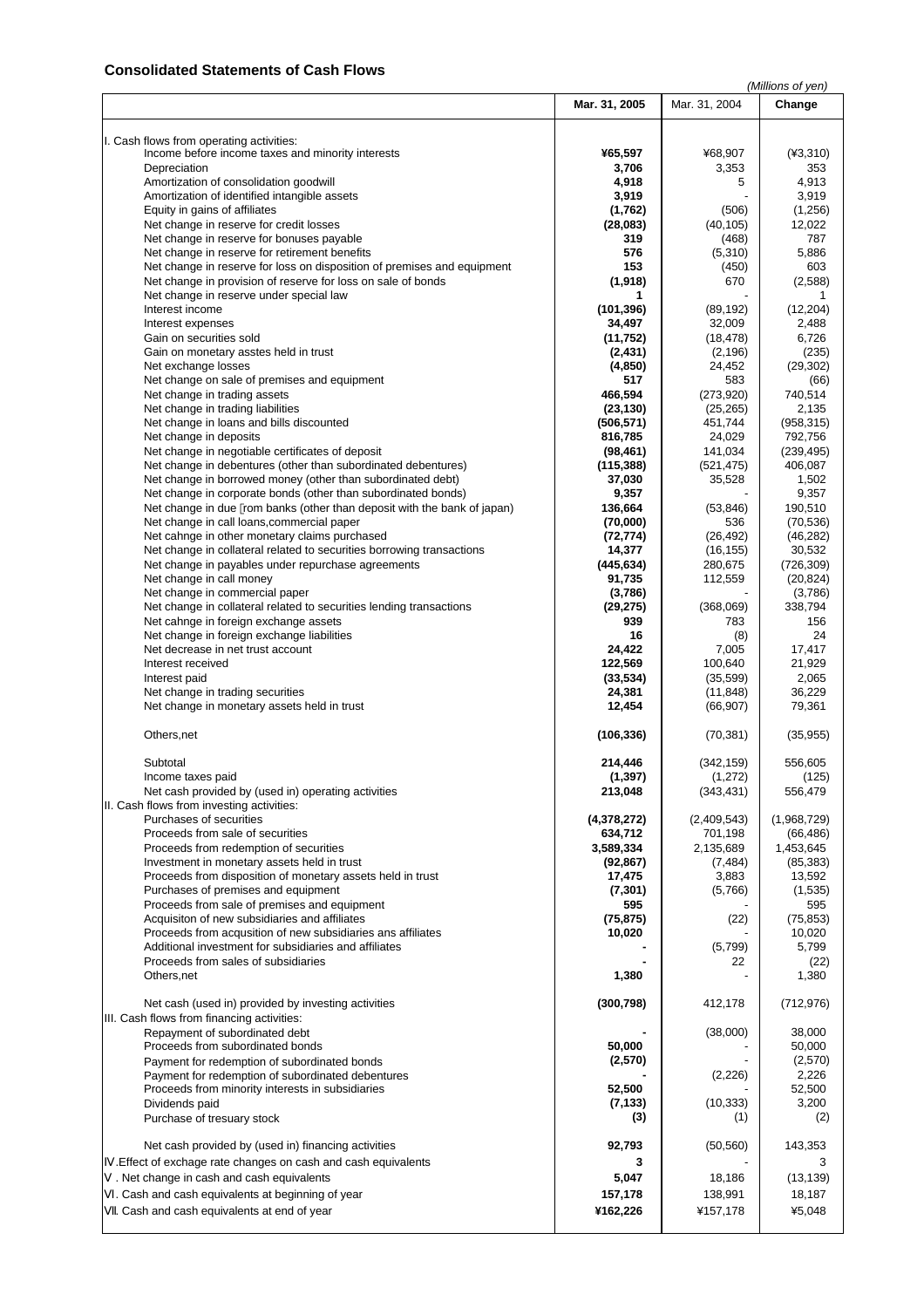# **Financial Highlights - Non-Consolidated**

| <b>Results of Operations</b>                   | for the fiscal year ended |           | (billions of yen) |        |
|------------------------------------------------|---------------------------|-----------|-------------------|--------|
|                                                | Mar. 2005                 | Mar. 2004 | change            |        |
|                                                | a                         | b         | a-b               | %      |
| Total revenue*                                 | 123.8                     | 111.5     | 12.3              | 11.0%  |
| Net business profit (jisshitsu gyomu jun-eki)* | 54.9                      | 47.4      | 7.5               | 15.8%  |
| Net operating income (keijou rieki)            | 46.6                      | 44.8      | 1.8               | 4.0%   |
| Reference: (Credit recoveries)                 | (16.3)                    | (16.7)    | 0.4               | (2.4)% |
| Net income                                     | 68.0                      | 65.3      | 2.7               | 4.1%   |
| Diluted net income per common share (yen)      | 35.32                     | 32.21     | (3.11)            |        |
| Dividend per Share (yen) Common                | 2.58                      | 2.22      |                   |        |
| Class A preferred                              | 13.00                     | 13.00     |                   |        |
| Class B preferred                              | 4.84                      | 4.84      |                   |        |

\* Management accounting basis

| <b>Balance Sheet data</b>         | as of the end of |           | (billions of yen) |         |
|-----------------------------------|------------------|-----------|-------------------|---------|
|                                   | Mar. 2005        | Mar. 2004 | change            |         |
|                                   | a                | b         | a-b               | %       |
| Total assets                      | 6,396.3          | 6,406.3   | (10.0)            | (0.2)%  |
| Cash and due from banks           | 162.2            | 305.5     | (143.3)           | (46.9)% |
| <b>Securities</b>                 | 1,820.7          | 1,508.2   | 312.5             | 20.7%   |
| Corporate equities                | 389.6            | 29.1      | 360.5             | 1238.8% |
| Loans and bills discounted        | 3,443.7          | 3,217.8   | 225.9             | 7.0%    |
| <b>Debentures</b>                 | 1,246.8          | 1,362.2   | (115.4)           | (8.5)%  |
| Deposits (including NCDs)         | 3,528.8          | 2,778.4   | 750.4             | 27.0%   |
| <b>Total Shareholders' Equity</b> | 788.9            | 729.2     | 59.6              | 8.2%    |

| <b>References</b>           | Mar. 2005 | Mar. 2004 |
|-----------------------------|-----------|-----------|
| Exchange Rate $(\sqrt{\$})$ | 107.39    | 105.70    |
| Nikkei Average              | 11.565.88 | 11.715.39 |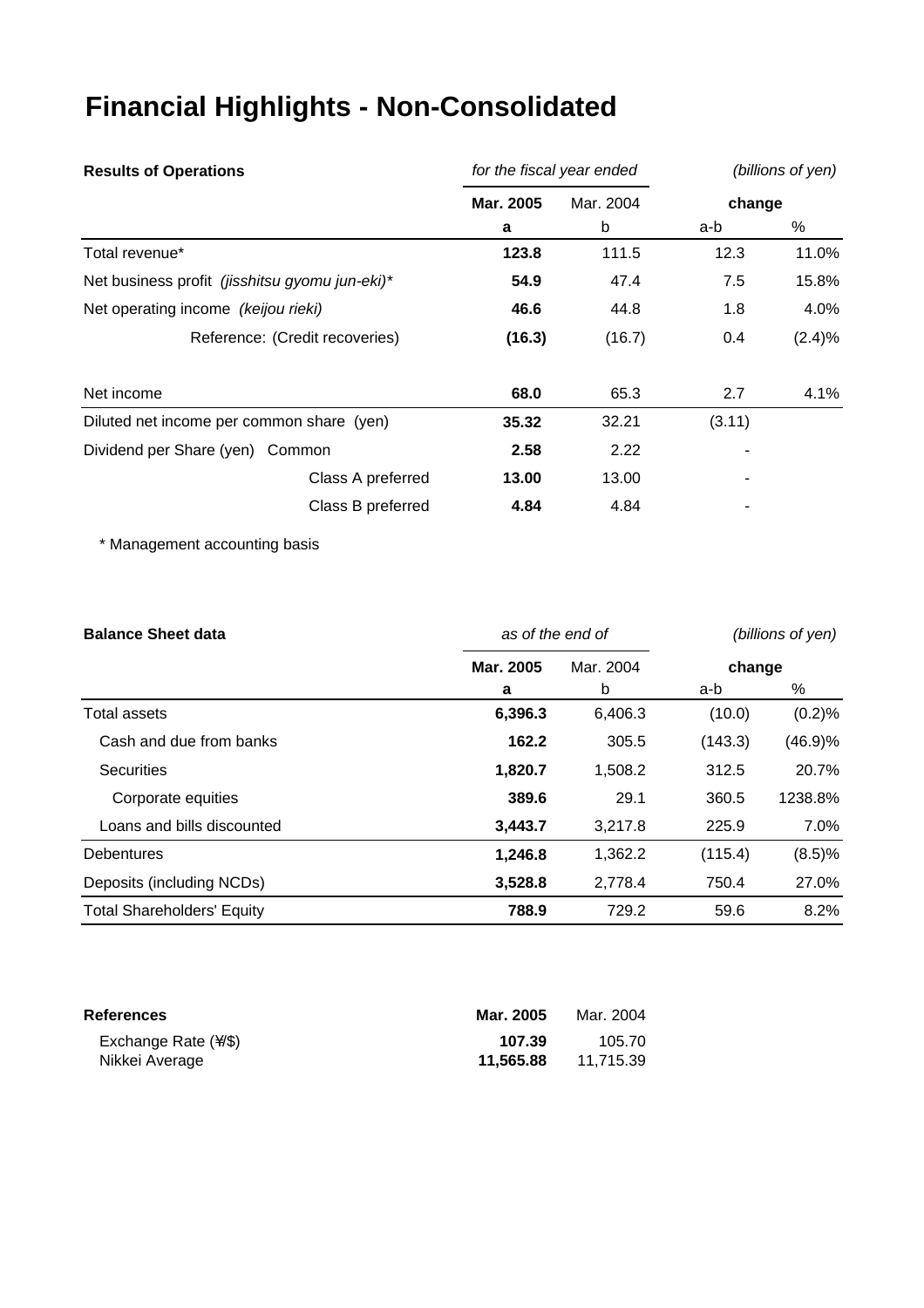## **Financial Highlight 2**

# **Problem Claims (Based on Financial Revitalization Law)**

|                                         |            |                           |                           |            | (billions of yen) |
|-----------------------------------------|------------|---------------------------|---------------------------|------------|-------------------|
|                                         | Mar.31, 05 |                           |                           | Sep.30, 04 | Mar.31, 04        |
|                                         |            | Change from<br>Sep.30, 04 | Change from<br>Mar.31, 04 |            |                   |
| Bankrupt, quasi bankrupt                | 3.1        | (6.8)                     | (8.0)                     | 9.9        | 11.1              |
| Doubtful                                | 42.1       | (14.9)                    | (26.7)                    | 57.0       | 68.8              |
| Sub standard                            | 6.4        | (0.1)                     | (10.7)                    | 6.6        | 17.2              |
| Total (A)                               | 51.7       | (21.9)                    | (45.5)                    | 73.7       | 97.3              |
| Loan loss reserves (B)                  | 124.4      | (34.1)                    | (53.4)                    | 158.6      | 177.9             |
| Reserve ratio (B)/(A)                   | 240.5%     | 25.3%                     | 57.7%                     | 215.2%     | 182.8%            |
|                                         |            |                           |                           |            |                   |
| (Ref.) At or below "need caution" level | 123.7      | (43.7)                    | (100.8)                   | 167.4      | 224.5             |

# **5. Reserve Ratio to Risk Monitored Loans**

|                           | Mar.31, 05 |                           |                           | Sep.30, 04 | Mar.31, 04 |
|---------------------------|------------|---------------------------|---------------------------|------------|------------|
|                           |            | Change from<br>Sep.30, 04 | Change from<br>Mar.31, 04 |            |            |
| % on risk monitored loans | 248.6%     | 27.4%                     | 58.1%                     | 221.2%     | 190.5%     |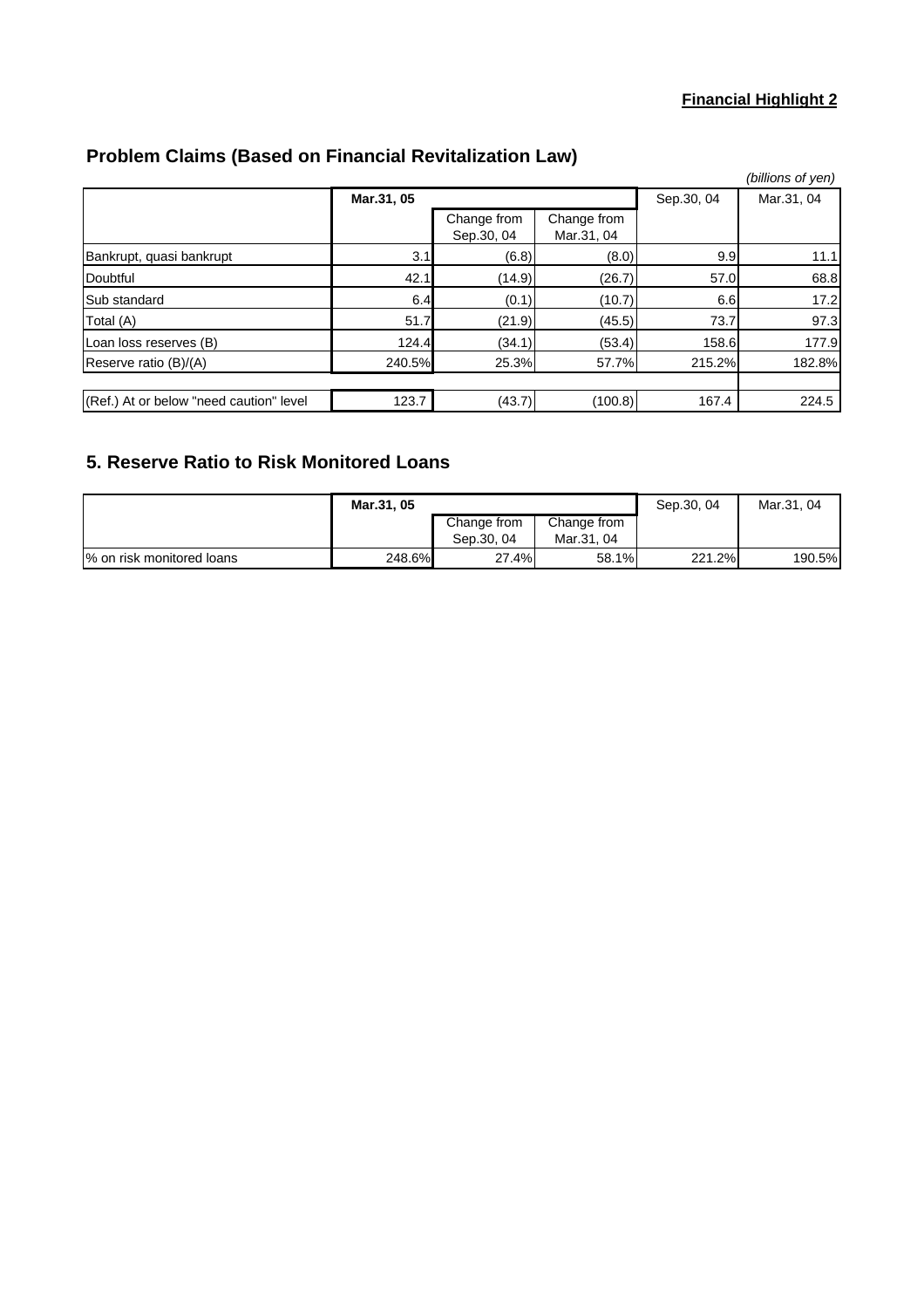# **Non-Consolidated Statements of Income**

|                                                                    |               |              |               | (millions of yen) |
|--------------------------------------------------------------------|---------------|--------------|---------------|-------------------|
|                                                                    | <b>FY2004</b> | FY2003       | Change        |                   |
| <b>Operating income</b>                                            | a<br>173,068  | b<br>162,890 | a-b<br>10,178 | $\%$<br>6.2%      |
| Interest income                                                    | 81,826        | 87,833       | (6,007)       | (6.8)%            |
|                                                                    |               |              |               |                   |
| Interest on loans and bills                                        | 58,569        | 63,578       | (5,009)       | (7.9)%            |
| Interest and dividends on securities                               | 15,551        | 16,467       | (916)         | (5.6)%            |
| Fees and commissions (income)                                      | 20,516        | 18,883       | 1,633         | 8.6%              |
| Trading revenue                                                    | 22,305        | 2,590        | 19,715        | 761.2%            |
| Other business income                                              | 10,765        | 16,464       | (5,699)       | $(34.6)\%$        |
| Other operating income                                             | 37,654        | 37,117       | 537           | 1.4%              |
| <b>Operating expenses</b>                                          | 126,370       | 118,083      | 8,287         | 7.0%              |
| Interest expenses                                                  | 29,127        | 31,715       | (2,588)       | $(8,2)\%$         |
| Interest on deposits, including negotiable certificates of deposit | 13,712        | 12,229       | 1,483         | 12.1%             |
| Interest and discounts on debentures                               | 6,201         | 8,397        | (2, 196)      | $(26.2)\%$        |
| Fees and commissions (expense)                                     | 8.859         | 7,138        | 1.721         | 24.1%             |
| <b>Trading expenses</b>                                            | 113           | 435          | (322)         | $(74.0)\%$        |
| Other business expenses                                            | 4,939         | 2,388        | 2,551         | 106.8%            |
| General and administrative expenses                                | 70,088        | 65,462       | 4,626         | 7.1%              |
| Other operating expenses                                           | 13,242        | 10,942       | 2,300         | 21.0%             |
| Net operating income                                               | 46,697        | 44,806       | 1,891         | 4.2%              |
| <b>Extraordinary income</b>                                        | 18,737        | 23,002       | (4, 265)      | $(18.5)\%$        |
| <b>Extraordinary expenses</b>                                      | 575           | 1,614        | (1,039)       | $(64.4)\%$        |
| Income before income taxes                                         | 64,859        | 66,193       | (1, 334)      | (2.0)%            |
| Income taxes (current)                                             | (2, 374)      | (1,095)      | (1, 279)      | 116.8%            |
| Income taxes (deferred)                                            | (864)         | 1,968        | (2,832)       | $(143.9)\%$       |
| Net income                                                         | 68,097        | 65,320       | 2,777         | 4.3%              |
| Retained earnings brought forward from previous term               | 243,351       | 186,297      | 57,054        | 30.6%             |
| Interim dividends paid                                             | 3,688         | 3,444        | 244           | 7.1%              |
| Transfer to legal reserve                                          | 737           | 688          | 49            | 7.1%              |
| Unappropriated retained earnings                                   | 307,022       | 247,485      | 59,537        | 24.1%             |
| US\$ / yen                                                         | @107.39       | @105.70      |               |                   |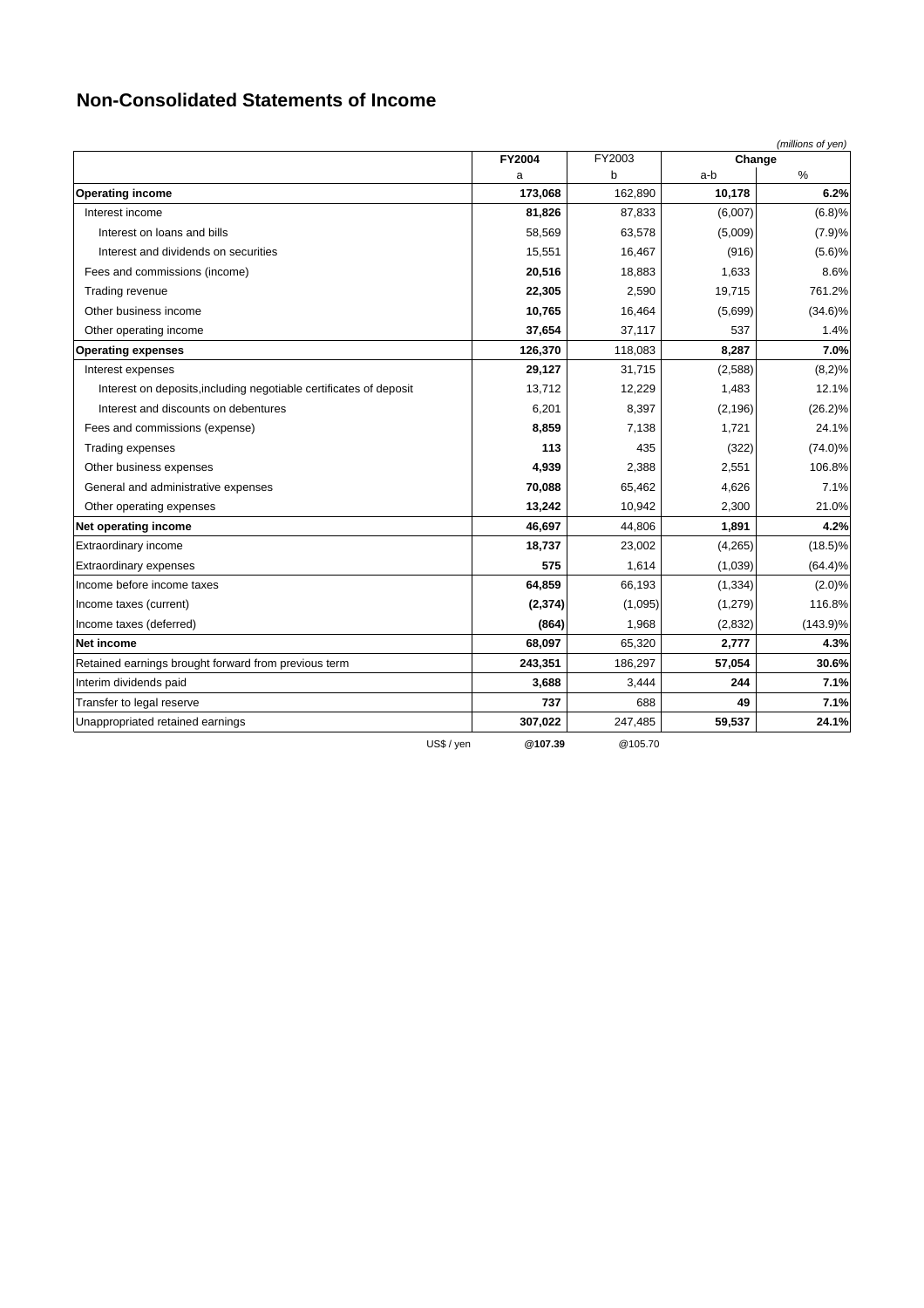# **Non-Consolidated Balance Sheets -- Assets**

| (millions of yen)                                          |               |               |            |            |  |
|------------------------------------------------------------|---------------|---------------|------------|------------|--|
|                                                            | Mar. 31, 2005 | Mar. 31, 2004 | Change     |            |  |
|                                                            | a             | b             | a-b        | %          |  |
| < <assets>&gt;</assets>                                    |               |               |            |            |  |
| Cash and due from banks                                    | 162,208       | 305,563       | (143, 355) | (46.9)%    |  |
| Call Ioans                                                 | 70,000        |               | 70,000     | 100.0%     |  |
| Collateral related to securities borrowing transactions    | 3,744         | 18,121        | (14, 377)  | $(79.3)\%$ |  |
| Other monetary claims purchased                            | 108,410       | 91,286        | 17,124     | 18.8%      |  |
| <b>Trading assets</b>                                      | 166,817       | 633,488       | (466, 671) | $(73.7)\%$ |  |
| Monetary assets held in trust                              | 415,395       | 355,327       | 60,068     | 16.9%      |  |
| Securities                                                 | 1,820,753     | 1,508,204     | 312,549    | 20.7%      |  |
| Loans and bills discounted                                 | 3,443,721     | 3,217,804     | 225,917    | 7.0%       |  |
| Foreign exchanges                                          | 8,550         | 9,490         | (940)      | (9.9)%     |  |
| Other assets                                               | 220,972       | 334,547       | (113, 575) | $(33.9)\%$ |  |
| Premises and equipment                                     | 26,499        | 24,123        | 2,376      | 9.8%       |  |
| Deferred discounts on and issuance expenses for debentures | 285           | 166           | 119        | 71.7%      |  |
| Deferred tax assets                                        | 23,543        | 21,790        | 1,753      | 8.0%       |  |
| Customers' liabilities for acceptances and guarantees      | 49,896        | 64,358        | (14, 462)  | $(22.5)\%$ |  |
| Reserve for credit losses                                  | (124, 499)    | (177,960)     | 53,461     | $(30.0)\%$ |  |
| <b>Total assets</b>                                        | 6,396,302     | 6,406,313     | (10, 011)  | (0.2)%     |  |
| US\$ / yen                                                 | @107.39       | @105.70       |            |            |  |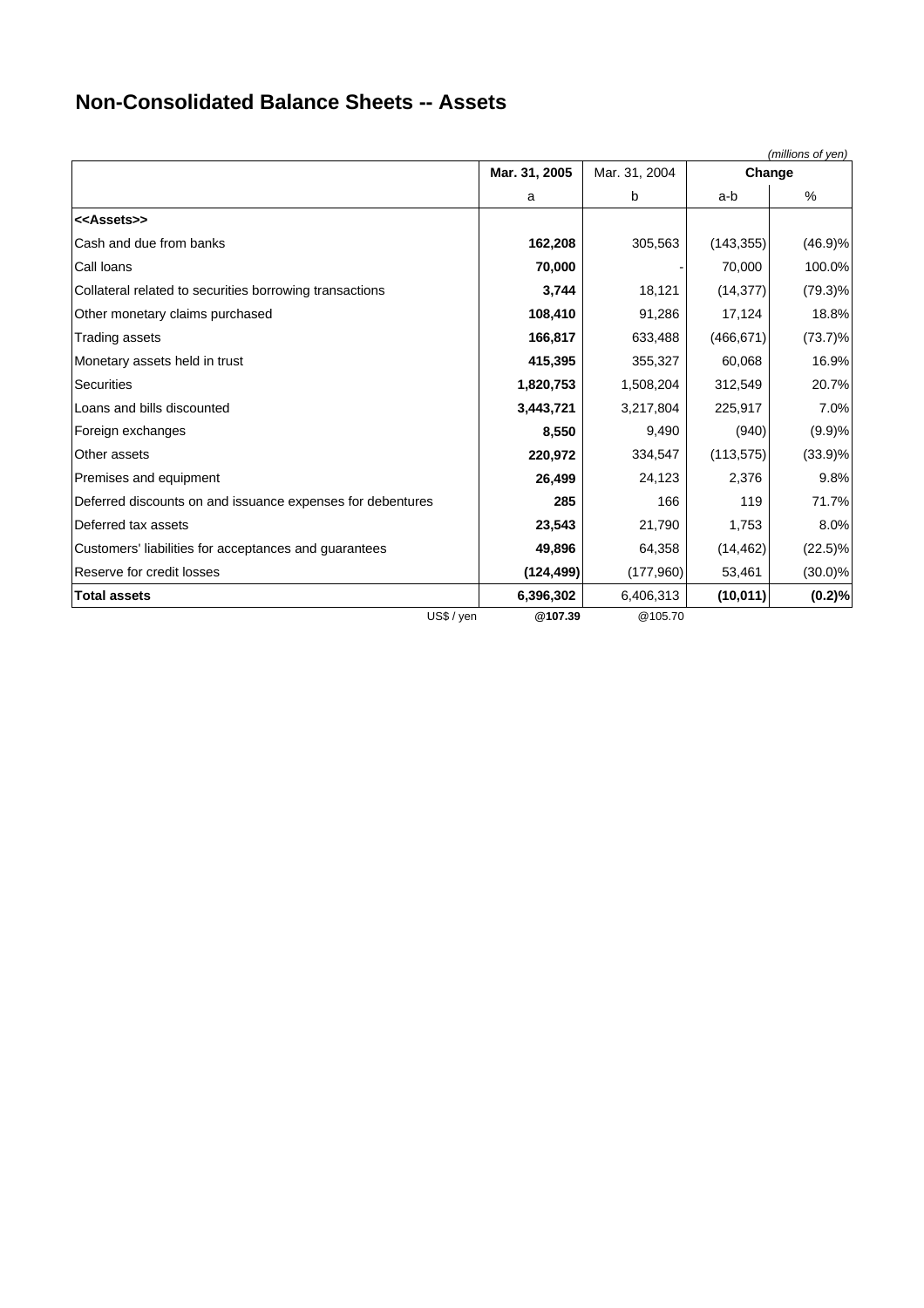# **Non-Consolidated Balance Sheets**

**-- Liabilities and shareholders' equity**

|                                                                    |                    |                    | Change     | (millions of yen) |
|--------------------------------------------------------------------|--------------------|--------------------|------------|-------------------|
|                                                                    | Mar. 31, 2005<br>a | Mar. 31, 2004<br>b | a-b        | $\%$              |
| < <liabilities>&gt;</liabilities>                                  |                    |                    |            |                   |
| Deposits                                                           | 3,156,271          | 2,307,413          | 848,858    | 36.8%             |
| Negotiable certificates of deposit                                 | 372,607            | 471,068            | (98, 461)  | (20.9)%           |
| <b>Debentures</b>                                                  | 1,246,862          | 1,362,261          | (115, 399) | (8.5)%            |
| Call money                                                         | 204,295            | 112,559            | 91,736     | 81.5%             |
| Payables under repurchase agreements                               |                    | 445,634            | (445, 634) | $(100.0)\%$       |
| Collateral related to securities lending transactions              |                    | 29,275             | (29, 275)  | $(100.0)\%$       |
| Trading liabilities                                                | 64,296             | 90,336             | (26, 040)  | $(28.8)\%$        |
| Borrowed money                                                     | 325,394            | 335,311            | (9, 917)   | (3.0)%            |
| Foreign exchanges                                                  | 289                | 280                | 9          | 3.2%              |
| Corporate bonds                                                    | 50,000             |                    | 50,000     | 100.0%            |
| Other liabilities                                                  | 128,663            | 449,169            | (320, 506) | (71.4)%           |
| Accrued employees bonuses                                          | 7,616              | 6,971              | 645        | 9.3%              |
| Reserve for retirement benefits                                    | 1,010              | 473                | 537        | 113.5%            |
| Reserve for loss on disposition of premises and equipment          | 153                |                    | 153        | 100.0%            |
| Reserve for loss on sale of bonds                                  |                    | 1,918              | (1,918)    | $(100.0)\%$       |
| Acceptances and guarantees                                         | 49,896             | 64,358             | (14, 462)  | $(22.5)\%$        |
| <b>Total liabilities</b>                                           | 5,607,357          | 5,677,033          | (69, 676)  | (1.2)%            |
| < <shareholders' equity="">&gt;</shareholders'>                    |                    |                    |            |                   |
| Capital stock                                                      | 451,296            | 451,296            |            |                   |
| Capital surplus                                                    | 18,558             | 18,558             |            |                   |
| Additional paid-in capital                                         | 18,558             | 18,558             |            |                   |
| Retained earnings                                                  | 313,272            | 252,308            | 60,964     | 24.2%             |
| Legal reserve                                                      | 6,249              | 4,823              | 1,426      | 29.6%             |
| Unappropriated retained earnings                                   | 307,022            | 247,485            | 59,537     | 24.1%             |
| Net unrealized gain on securities available-for-sale, net of taxes | 5,822              | 7,118              | (1, 296)   | $(18.2)\%$        |
| Treasury stock, at cost                                            | (4)                | (1)                | (3)        | $(300.0)\%$       |
| Total shareholders' equity                                         | 788,945            | 729,280            | 59,665     | 8.2%              |
| Total liabilities and shareholders' equity                         | 6,396,302          | 6,406,313          | (10, 011)  | (0.2)%            |
| US\$ / yen                                                         | @107.39            | @105.70            |            |                   |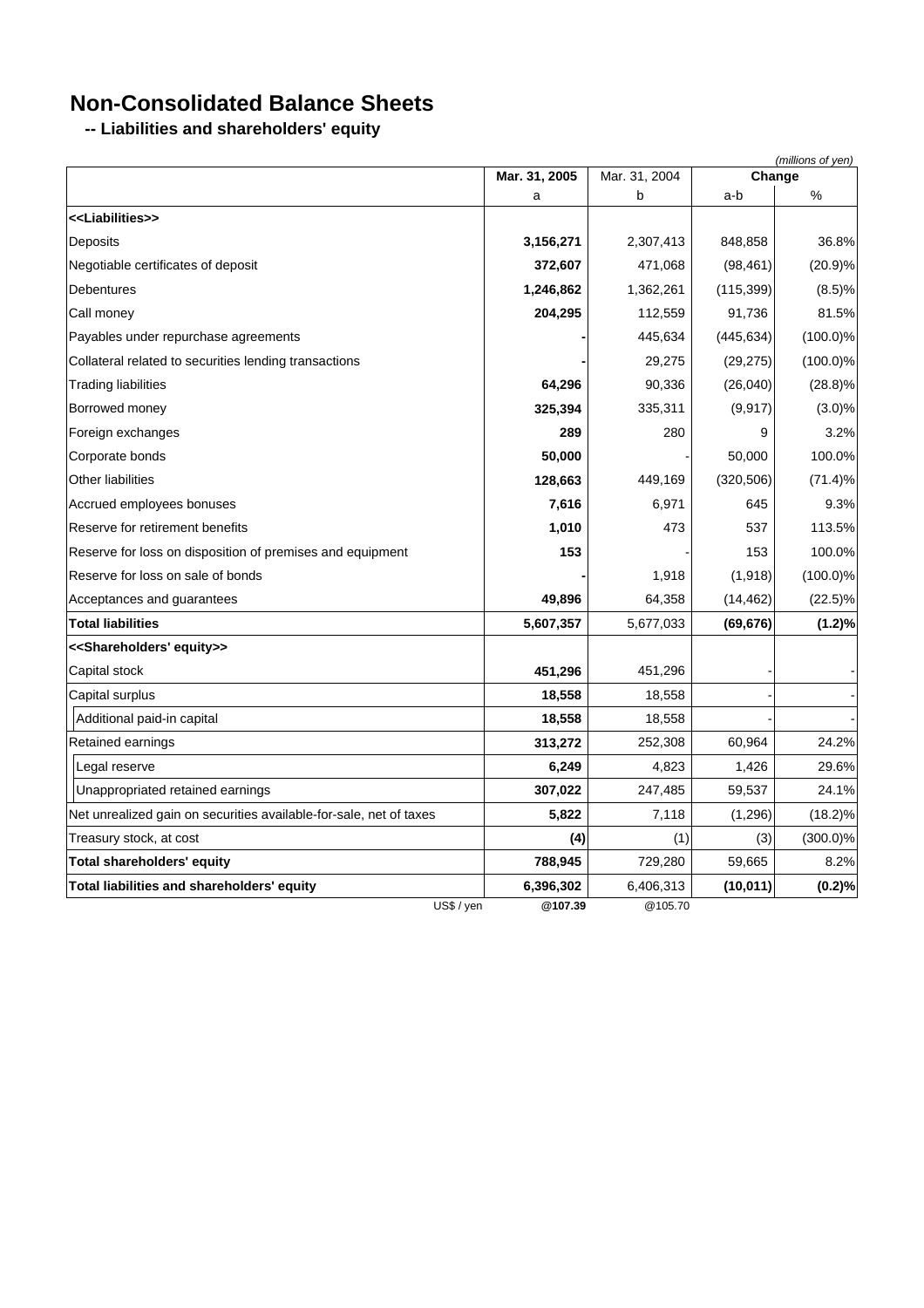# **Financial Data - Non-Consolidated**

### **1. Yield**

|                                                 | <b>FY'04</b> | <b>FY'03</b> | Change     |
|-------------------------------------------------|--------------|--------------|------------|
| Average Yield on Earning Assets (a)             | 1.59%        | 1.70%        | $(0.11)\%$ |
| Loans                                           | 1.83%        | 1.94%        | $(0.11)\%$ |
| <b>Securities</b>                               | 1.01%        | 1.04%        | $(0.03)$ % |
| Average Funding Cost (b) *                      | 1.98%        | 1.95%        | 0.03%      |
| Average Yield on Funding Cost (c)               | 0.56%        | 0.63%        | $(0.07)\%$ |
| Deposits and Negotiable Certificates of Deposit | 0.42%        | 0.45%        | $(0.03)$ % |
| Debentures                                      | 0.47%        | 0.56%        | (0.09)%    |
| Spread (a-b)                                    | $(0.39)\%$   | $(0.25)\%$   | (0.14)%    |
| Spread (a-c)                                    | 1.03%        | 1.07%        | $(0.04)$ % |

\* (b) includes expenses as a part of funding cost.

## **2. Risk Monitored Loans**

|                                     |            |            |            |            | (billions of yen) |
|-------------------------------------|------------|------------|------------|------------|-------------------|
|                                     | Mar.31, 05 |            |            | Sep.30, 04 | Mar.31, 04        |
|                                     |            | Change     | Change     |            |                   |
|                                     |            | from       | from       |            |                   |
|                                     |            | Sep.30, 04 | Mar.30, 04 |            |                   |
| Loans to bankrupt obligors          | 2.3        | (4.9)      | (5.2)      | 7.2        | 7.5               |
| Non-accrual delinquent loans        | 41.2       | (16.5)     | (27.3)     | 57.7       | 68.6              |
| Loans past due for 3 months or more | 3.1        | (0.1)      | (5.0)      | 3.2        | 8.2               |
| <b>Restructured loans</b>           | 3.3        | (0.0)      | (5.7)      | 3.3        | 9.0               |
| Total risk monitored loans          | 50.0       | (21.6)     | (43.3)     | 71.7       | 93.4              |
| Loans and bills discounted          | 3,443.7    | 71.2       | 225.9      | 3,372.5    | 3,217.8           |
| (% to total loans)                  |            |            |            |            |                   |
| Loans to bankrupt obligors          | 0.1%       | (0.1)%     | (0.1)%     | 0.2%       | 0.2%              |
| Non-accrual delinquent loans        | 1.2%       | (0.5)%     | (0.9)%     | 1.7%       | 2.1%              |
| Loans past due for 3 months or more | 0.1%       | 0.0%       | (0.2)%     | 0.1%       | 0.3%              |
| <b>Restructured loans</b>           | 0.1%       | 0.0%       | (0.2)%     | 0.1%       | 0.3%              |
| Total risk monitored loans          | 1.5%       | (0.6)%     | (1.4)%     | 2.1%       | 2.9%              |

## **3. Reserve for Credit Losses**

|                           |            |            |            |            | (billions of yen) |
|---------------------------|------------|------------|------------|------------|-------------------|
|                           | Mar.31, 05 |            |            | Sep.30, 04 | Mar.31, 04        |
|                           |            | Change     | Change     |            |                   |
|                           |            | from       | from       |            |                   |
|                           |            | Sep.30, 04 | Mar.31, 04 |            |                   |
| Reserve for credit losses | 124.4      | (34.1)     | (53.4)     | 158.6      | 177.9             |
| General                   | 56.1       | 4.3        | (5.6)      | 51.7       | 61.7              |
| Specific                  | 68.3       | (38.5)     | (47.8)     | 106.8      | 116.1             |
| Restructuring countries   | 0.0        | (0.0)      | $0.0\,$    | 0.0        | 0.0               |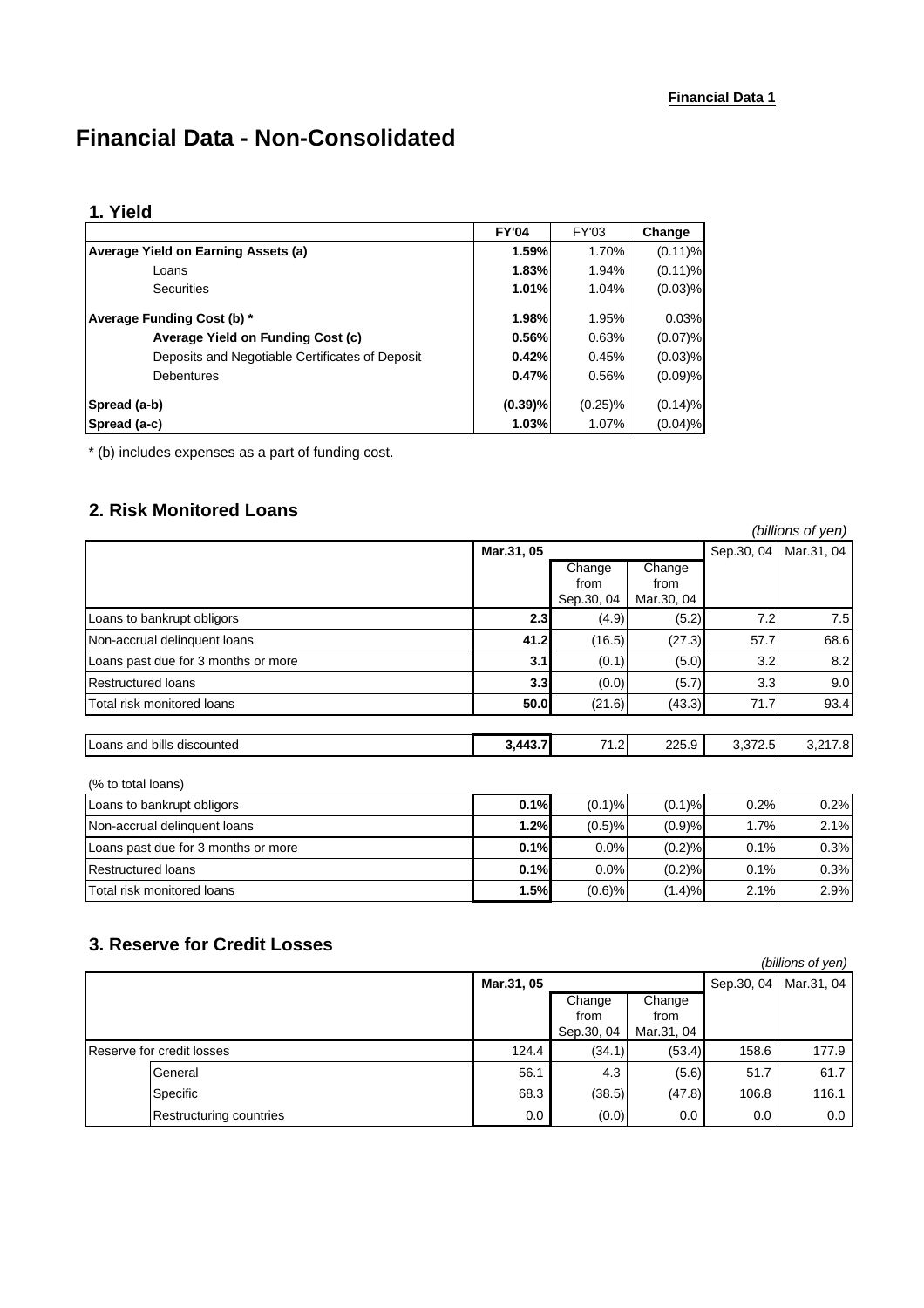### **Financial Data 2**

### **4. Reserve Ratio to Risk-Monitored Loans**

|                           | Mar.31, 05 |             |             | Sep.30, 04 | Mar. 31, 04 |
|---------------------------|------------|-------------|-------------|------------|-------------|
|                           |            | Change from | Change from |            |             |
|                           |            | Sep.30, 04  | Mar.31, 04  |            |             |
| % on risk monitored loans | 248.6%     | 27.4%       | 58.1%       | 221.2%     | 190.5%      |

### **5. Problem Claims (Under Financial Revitalization Law)**

|                                         |            |             |             |            | (billions of yen) |
|-----------------------------------------|------------|-------------|-------------|------------|-------------------|
|                                         | Mar.31, 05 |             |             | Sep.30, 04 | Mar.31, 04        |
|                                         |            | Change from | Change from |            |                   |
|                                         |            | Sep.30, 04  | Mar.30, 04  |            |                   |
| Bankrupt, quasi bankrupt                | 3.1        | (6.8)       | (8.0)       | 9.9        | 11.1              |
| Doubtful                                | 42.1       | (14.9)      | (26.7)      | 57.0       | 68.8              |
| Sub standard                            | 6.4        | (0.1)       | (10.7)      | 6.6        | 17.2              |
| Total (A)                               | 51.7       | (21.9)      | (45.5)      | 73.7       | 97.3              |
| Loan loss reserves (B)                  | 124.4      | (34.1)      | (53.4)      | 158.6      | 177.9             |
| Reserve ratio (B)/(A)                   | 240.5%     | 25.3%       | 57.7%       | 215.2%     | 182.8%            |
|                                         |            |             |             |            |                   |
| (Ref.) At or below "need caution" level | 123.7      | (43.7)      | (100.8)     | 167.4      | 224.5             |

### **6. Average Balance of Assets and Liabilities**

|                          |            |             |             |             | (billions of yen) |
|--------------------------|------------|-------------|-------------|-------------|-------------------|
|                          | Mar.31, 05 |             |             | Sep. 30, 04 | Mar.31, 04        |
|                          |            | Change from | Change from |             |                   |
|                          |            | Sep.30, 04  | Mar.30, 04  |             |                   |
| Deposits including NCDs  | 3,239.0    | 221.1       | 557.9       | 3,017.8     | 2,681.0           |
| Debentures               | 1.319.2    | (13.0)      | (173.7)     | 1,332.3     | 1,492.9           |
| Loans & Bills Discounted | 3,186.9    | 116.6       | (82.7)      | 3.070.2     | 3,269.7           |

### **7. Balance of Deposits from Individuals**

|                                             |            |             |        | (billions of yen) |  |
|---------------------------------------------|------------|-------------|--------|-------------------|--|
|                                             | Mar.31, 05 | Mar.31, '04 | Change |                   |  |
|                                             |            |             | a-b    | %                 |  |
| <b>Balance of Deposits from individuals</b> | 2.277.7    | 1.578.5     | 699.1  | 44.3%             |  |

### **8. Balance of Housing Loans**

|                          |            |             |             |            | (billions of yen) |
|--------------------------|------------|-------------|-------------|------------|-------------------|
|                          | Mar.31, 05 |             |             | Sep.30, 04 | Mar.31, 04        |
|                          |            | Change from | Change from |            |                   |
|                          |            | Sep.30, 04  | Mar.31, 04  |            |                   |
| Balance of housing loans | 289.2      | 44.1        | 120.6       | 245.0      | 168.5             |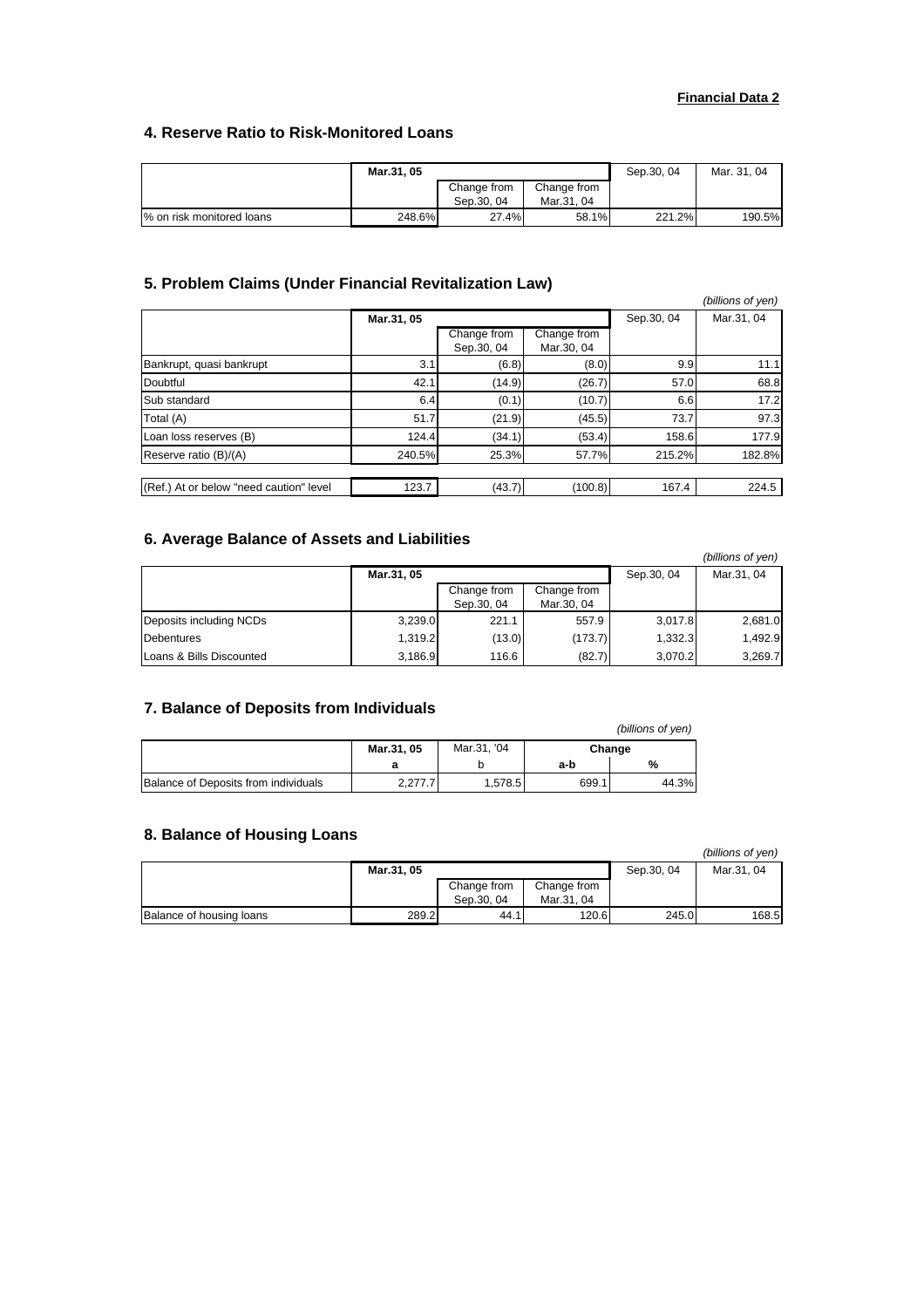## **Financial Data 3**

# **9. Unrealized Gains on Available-for-Sale Securities**

### (Consolidated)

|          |             |       | (millions of yen) |  |  |
|----------|-------------|-------|-------------------|--|--|
|          | Mar.31, 05  |       |                   |  |  |
|          | unrealized  |       |                   |  |  |
|          | gains (net) | gains | <b>losses</b>     |  |  |
| Equities | 1,784       | 1,788 | 3 <sup>l</sup>    |  |  |
| Bonds    | 791         | 1,031 | 240               |  |  |
| Other    | 2,682       | 3,494 | 812               |  |  |
| Total    | 5,257       | 6,314 | 1,056             |  |  |

### (Non-Consolidated)

|              |                           |       | (millions of yen) |  |
|--------------|---------------------------|-------|-------------------|--|
|              | Mar.31, 05                |       |                   |  |
|              | unrealized<br>gains (net) | gains | <b>losses</b>     |  |
|              |                           |       |                   |  |
| Equities     | 1,208                     | 1,208 |                   |  |
| <b>Bonds</b> | 740                       | 981   | 240               |  |
| Other        | 2,657                     | 3,470 | 812               |  |
| Total        | 4,607                     | 5,660 | 1,053             |  |

## **10. Problem Claims**

### **A. Losses on Disposals**

(Consolidated)

| וויט אי וטווישן    |                                                        |                               |                              |  |
|--------------------|--------------------------------------------------------|-------------------------------|------------------------------|--|
| As of              | Net provision of<br>general reserve<br>for loan losses | Disposal of<br>problem claims | <b>Total credit</b><br>costs |  |
| March 31, 2005     | (3.9)                                                  | 2.9                           | (0.9)                        |  |
| September 30, 2004 | (10.4)                                                 | (0.1)                         | (10.6)                       |  |
| March 31, 2004     | (19.7)                                                 | 4.3                           | (15.4)                       |  |

### (Non-Consolidated)

| As of              | Net provision of<br>general reserve<br>for loan losses | Disposal of<br>problem claims | <b>Total credit</b><br>costs |
|--------------------|--------------------------------------------------------|-------------------------------|------------------------------|
| March 31, 2005     | (5.2)                                                  | (11.0)                        | (16.3)                       |
| September 30, 2004 | (9.6)                                                  | (0.6)                         | (10.3)                       |
| March 31, 2004     | (19.8)                                                 | 3.1                           | (16.7)                       |

*(billions of yen)*

*(billions of yen)*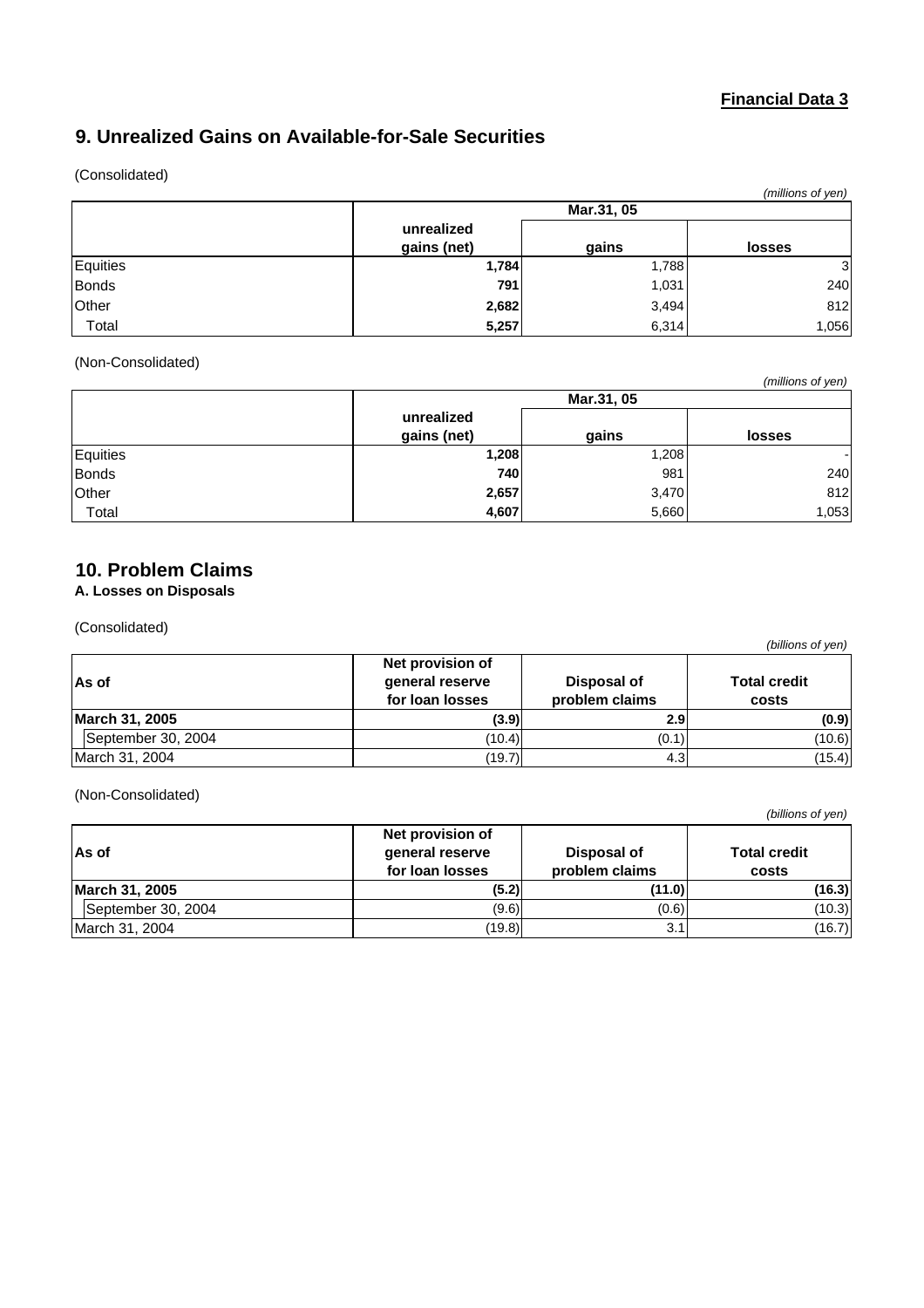### **B. Final Disposal of Claims and New Claims**

(1) Balance of Claims

| $\sim$                               |                                                                       |                     | (billions of yen) |
|--------------------------------------|-----------------------------------------------------------------------|---------------------|-------------------|
| As of                                | <b>Claims against</b><br>bankrupt and quasi-<br>bankrupt obligors (A) | Doubtful claims (B) | Total $(A)+(B)$   |
| March 31, 2005                       | 3.1                                                                   | 42.1                | 45.3              |
| Claims newly added from              |                                                                       |                     |                   |
| April 1, 2004 to March 31, 2005      | 0.9                                                                   | 7.8                 | 8.8               |
| Claims removed from April 1, 2004 to |                                                                       |                     |                   |
| March 31, 2005                       | (11.3)                                                                | (32.2)              | (43.6)            |
| Net change from April 1, 2004        |                                                                       |                     |                   |
| to March 31, 2005                    | (8.0)                                                                 | (26.7)              | (34.7)            |
| March 31, 2004                       | 11.1                                                                  | 68.8                | 80.0              |

Note:

\* The balance of claims against bankrupt and quasi-bankrupt obligors as of March 31, 2005 includes JPY2.2 billion of claims not appearing on the balance sheet as a result of off-balance arrangements.

\* The balance of claims against bankrupt and quasi-bankrupt obligors as of March 31, 2004 includes JPY11.1 billion of claims not appearing on the balance sheet as a result of off-balance arrangements.

#### (2) Balance (comparison with the interim period end)

|                                        |                                                                       |                     | (billions of yen) |
|----------------------------------------|-----------------------------------------------------------------------|---------------------|-------------------|
| As of                                  | <b>Claims against</b><br>bankrupt and quasi-<br>bankrupt obligors (A) | Doubtful claims (B) | Total $(A)+(B)$   |
| September 30, 2004                     | 9.9                                                                   | 57.0                | 67.0              |
| Claims newly added from                |                                                                       |                     |                   |
| October 1, 2004 to March 31, 2005      | 0.7                                                                   | 4.8                 | 5.6               |
| Claims removed from October 1, 2004 to |                                                                       |                     |                   |
| March 31, 2005                         | (9.9)                                                                 | (17.3)              | (27.3)            |
| Net change from October 1, 2004        |                                                                       |                     |                   |
| to March 31, 2005                      | (6.8)                                                                 | (14.9)              | (21.7)            |

Note:

\* The balance of claims against bankrupt and quasi-bankrupt obligors as of September 30, 2004 includes JPY8.5 billion of claims not appearing on the balance sheet as a result of off-balance arrangements.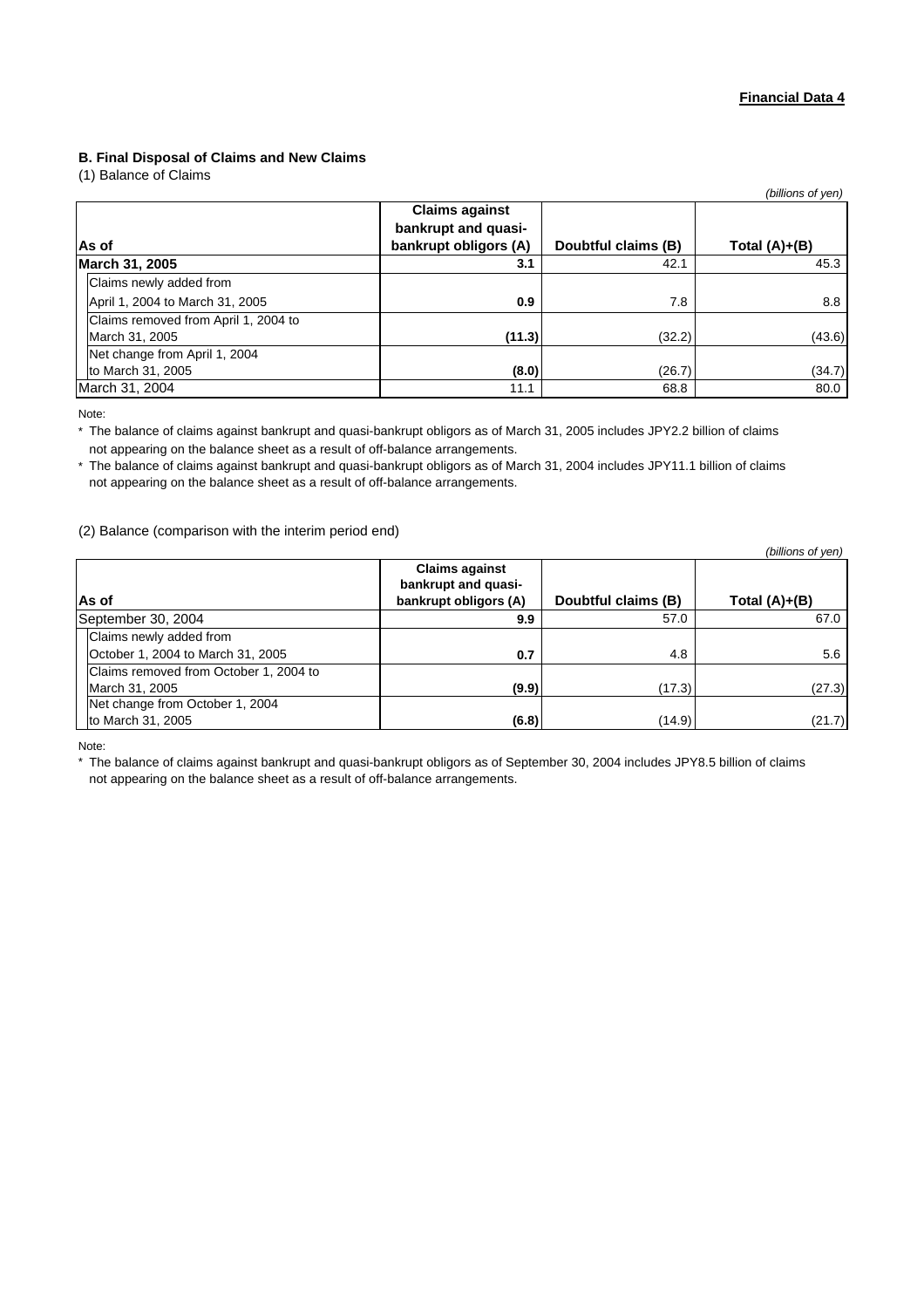### **Financial Data 5**

### **C. Details of Arrangements to Remove Claims from the Balance Sheet**

|                                                       |                                |                                              |                                                                                              |                | (billions of yen) |
|-------------------------------------------------------|--------------------------------|----------------------------------------------|----------------------------------------------------------------------------------------------|----------------|-------------------|
|                                                       |                                |                                              |                                                                                              | Securitization |                   |
|                                                       | Disposal by<br>liquidation (A) | Disposal by<br>obligor<br>revitalization (B) | Disposal by<br>improvement in<br>conditions<br>accompanying<br>obligor<br>revitalization (C) | Total (D)      | Sale to RCC       |
| <b>Results of the fiscal year</b>                     |                                |                                              |                                                                                              |                |                   |
| ended March 31, 2005                                  | (4.8)                          | 0.0                                          | (0.7)                                                                                        | (22.0)         |                   |
| Results of the six months<br>ended September 30, 2004 |                                |                                              |                                                                                              | (13.2)         |                   |
| Plan of the fiscal year ended March<br>31, 2006       | N.A.                           | N.A.                                         | N.A.                                                                                         | N.A.           | <b>N.A.</b>       |

*(billions of yen)*

|                                                           | Write-off (E) | Other total (F) | <b>Collection &amp;</b><br>repayment (G) | <b>Business</b><br>improvement (H) | Total<br>(sum of A<br>through F) |
|-----------------------------------------------------------|---------------|-----------------|------------------------------------------|------------------------------------|----------------------------------|
| <b>Results of the fiscal year</b><br>ended March 31, 2005 | (2.7)         | (13.0)          | (11.6)                                   | (1.4)                              | (43.6)                           |
| Results of the six months<br>ended September 30, 2004     | (0.1)         | (5.2)           | (3.5)                                    | (1.6)                              | (18.5)                           |
| Plan of the fiscal year ended March<br>31, 2006           | N.A.          | (10.8)          | (10.8)                                   | N.A.                               | (10.8)                           |

### **D. Financial Support for Borrowers**

|                                        |        |                    | (billions of yen, number) |
|----------------------------------------|--------|--------------------|---------------------------|
|                                        | Amount | Number of<br>cases | Company                   |
| Debt forgiveness                       |        |                    |                           |
| Based on private liquidation quideline |        |                    |                           |
| Debt equity swap                       |        |                    |                           |
| Underwriting of preferred shares       |        |                    |                           |
| Total                                  |        |                    |                           |

### **E. Reserve Ratio**

|                                       | As of March 31, | As of Sep. 30, | As of March 31, |
|---------------------------------------|-----------------|----------------|-----------------|
|                                       | 2005            | 2004           | 2004            |
| (i) Legally or Virtually Bankrupt     | 100.00%         | 100.00%        | 100.00%         |
| Obligors (out of unsecured portion of |                 |                |                 |
| claims)                               |                 |                |                 |
| (ii) Possibly Bankrupt Obligors       | 92.98%          | 97.04%         | 99.56%          |
| (out of unsecured portion of claims)  |                 |                |                 |
| (iii) Substandard Obligors            | 83.92%          | 93.04%         | 94.25%          |
| (out of unsecured portion of claims)  |                 |                |                 |
| (iv) Caution Obligors (except for     | 30.29%          | 27.17%         | 25.72%          |
| Substandard Obligors)                 |                 |                |                 |
| (out of unsecured portion of claims)  |                 |                |                 |
| (out of total claims)                 | 11.37%          | 10.93%         | 11.91%          |
| (v) Normal Obligors                   | 0.73%           | 0.78%          | 0.98%           |
| (out of total claims)                 |                 |                |                 |

### **F. Reserve by Discounted Cash Flow Method**

Since fiscal year 2002, we have established reserves for loan losses using the DCF method to more than 90% of claims, by balance, against substandard obligors and possibly bankrupt obligors.